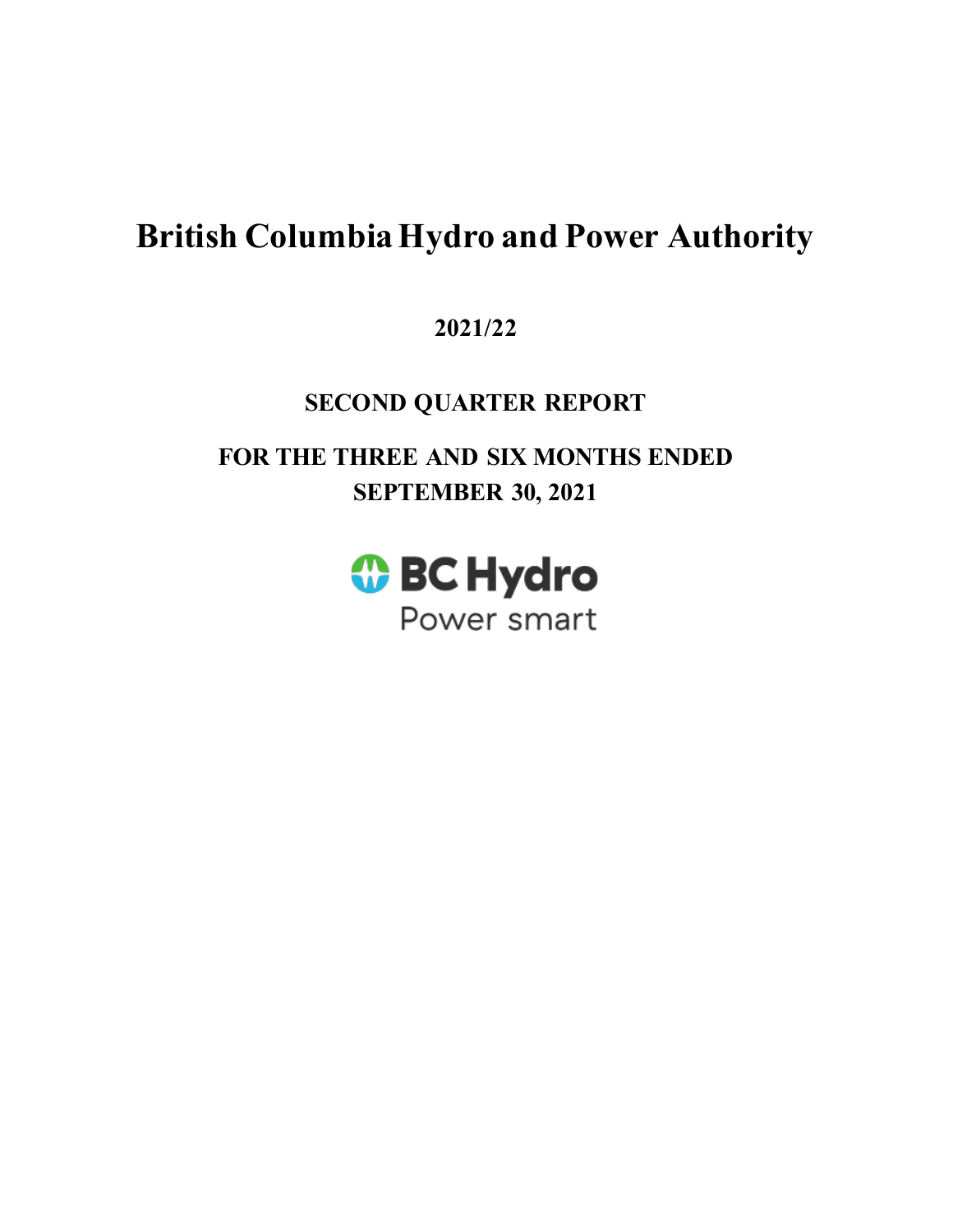## **Management's Discussion and Analysis**

This Management's Discussion and Analysis (MD&A) reports on British Columbia Hydro and Power Authority's (BC Hydro or the Company) consolidated results and financial position for the three and six months ended September 30, 2021 and should be read in conjunction with the MD&A presented in the 2020/21 Annual Service Plan Report, the 2020/21 Audited Consolidated Financial Statements and related notes of the Company, and the Unaudited Condensed Consolidated Interim Financial Statements and related notes of the Company for the three and six months ended September 30, 2021.

All financial information is expressed in Canadian dollars unless otherwise specified.

This report contains forward-looking statements, including statements regarding the business and anticipated financial performance of the Company. These statements are subject to a number of risks and uncertainties that may cause actual results to differ from those contemplated in the forward-looking statements.

# **Highlights**

- Net income for the three and six months ended September 30, 2021 was \$33 million and \$43 million, respectively, \$29 million and \$33 million higher than the same periods in the prior fiscal year.
- Customer sales volumes (excluding Other Sales) for the three and six months ended September 30, 2021 were 689 GWh (or 6 per cent) and 1,466 GWh (or 7 per cent), respectively, higher than the same periods in the prior fiscal year. These increased sales volumes follow as the economy gradually recovers from the impacts of COVID-19. While uncertainty associated with the pandemic's impacts on electricity demand remains, the current recovery trends are expected to continue.
- Capital expenditures, before contributions in aid of construction, for the three and six months ended September 30, 2021 were \$816 million and \$1.70 billion, respectively, a \$38 million decrease and \$152 million increase, respectively, over the same periods in the prior fiscal year. The decrease and increase in capital expenditures for the three and six months ended September 30, 2021, respectively, compared to the same periods in the prior year was primarily due to expenditures on the Site C Project which can fluctuate in either direction based on the timing of work performed.

|                       |   | For the three months<br>ended September 30 |        |           |     | For the six months<br>ended September 30 |   |        |        |
|-----------------------|---|--------------------------------------------|--------|-----------|-----|------------------------------------------|---|--------|--------|
| <i>(in millions)</i>  |   | 2021                                       | 2020   | Change    |     | 2021                                     |   | 2020   | Change |
| <b>Total Revenues</b> |   | 1.795                                      | 1.475  | 320       | -S  | 3.420                                    | S | 2.749  | 671    |
| Net Income            |   | 33                                         | 4      | 29        | -SS | 43                                       | S | 10     | 33     |
| Capital Expenditures  | S | 816                                        | 854    | $(38)$ \$ |     | 1.704                                    | S | 1.552  | 152    |
| GWh Sold (Domestic)   |   | 11.980                                     | 11.305 | 675       |     | 23,969                                   |   | 22.523 | 1.446  |

# **Consolidated Results of Operations**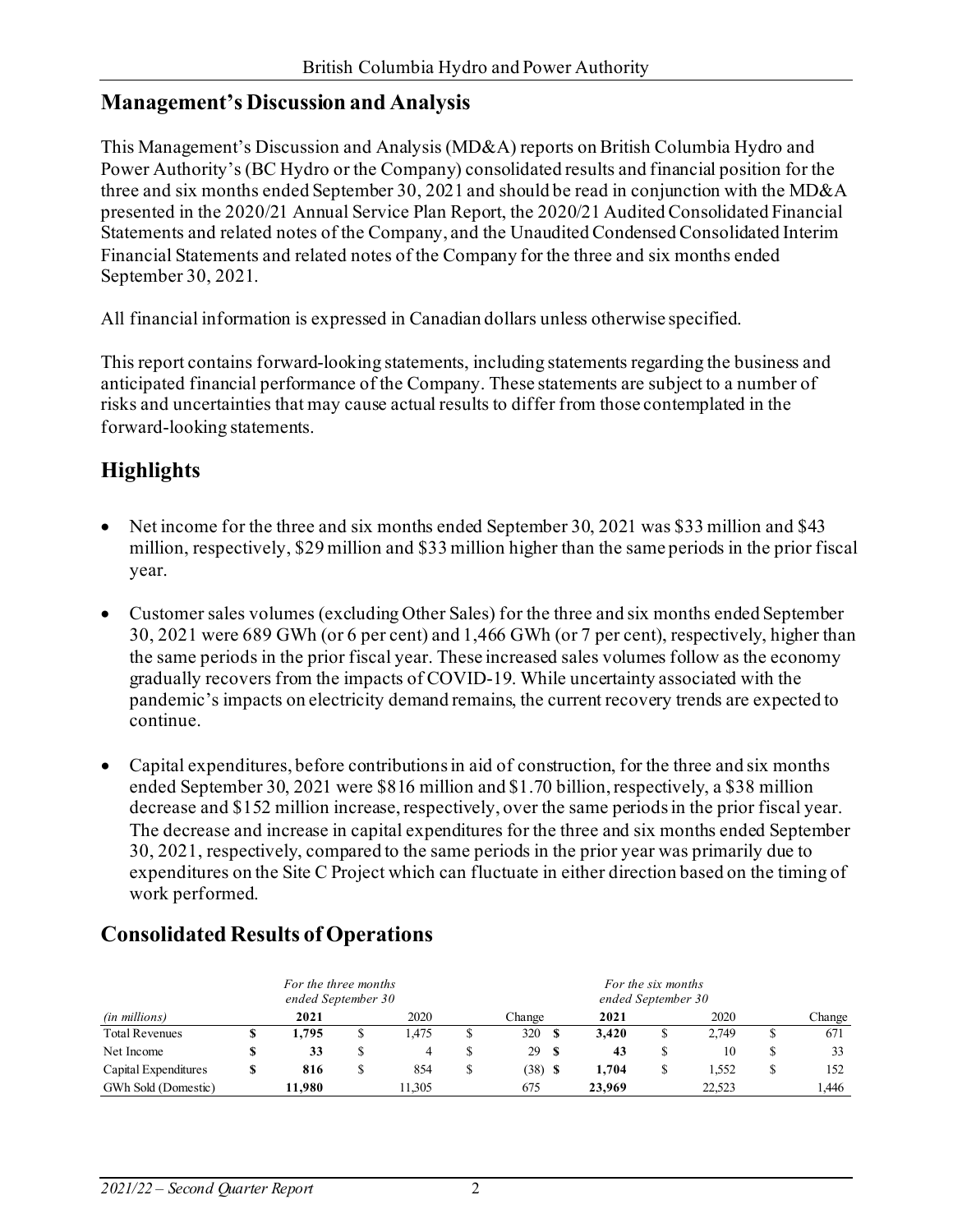| (in millions)                               |    | September 30, 2021 |   | March 31, 2021 |   | Change |
|---------------------------------------------|----|--------------------|---|----------------|---|--------|
| <b>Total Assets and Regulatory Balances</b> | \$ | 41,739             | S | 40.383         | S | 1,356  |
| Shareholder's Equity                        | \$ | 6.419              | S | 6.367          | S | 52     |
| <b>Retained Earnings</b>                    | S  | 6.369              | S | 6.326          |   | 43     |
| Debt to Equity                              |    | 80:20              |   | 80:20          |   | n/a    |
| Number of Domestic Customer Accounts        |    | 2,139,851          |   | 2,118,299      |   | 21,552 |

#### British Columbia Hydro and Power Authority

## **Revenues**

For the three and six months ended September 30, 2021, total revenues of \$1.80 billion and \$3.42 billion, respectively, were \$320 million (or 22 per cent) and \$671 million (or 24 per cent), respectively, higher than the same periods in the prior fiscal year. The increase over the same period in the prior fiscal year for the three months ended September 30, 2021 was due to higher trade revenues of \$228 million and higher domestic revenues of \$92 million. The increase over the same period in the prior fiscal year for the six months ended September 30, 2021 was due to higher trade revenues of \$427 million and higher domestic revenues of \$244 million.

|                                         |   | (in millions) |     |       | <i>(gigawatt hours)</i> |        | $(S per MWh)^T$ |             |  |  |
|-----------------------------------------|---|---------------|-----|-------|-------------------------|--------|-----------------|-------------|--|--|
| for the three months ended September 30 |   | 2021          |     | 2020  | 2021                    | 2020   | 2021            | 2020        |  |  |
| <b>Revenues</b>                         |   |               |     |       |                         |        |                 |             |  |  |
| Residential                             | S | 437           | \$. | 416   | 3,729                   | 3,657  | \$117.19        | 113.75<br>S |  |  |
| Light industrial and commercial         |   | 471           |     | 442   | 4,523                   | 4,361  | 104.13          | 101.35      |  |  |
| Large industrial                        |   | 213           |     | 173   | 3,389                   | 2,934  | 62.85           | 58.96       |  |  |
| Other sales                             |   | 109           |     | 107   | 339                     | 353    | $\,$            | -           |  |  |
| Domestic Revenues                       |   | 1,230         |     | 1,138 | 11,980                  | 11,305 | 102.67          | 100.66      |  |  |
| <b>Trade Revenues</b>                   |   | 565           |     | 337   | 7.300                   | 8.390  | 82.86           | 47.11       |  |  |
| Revenues                                | S | 1,795         |     | 1.475 | 19,280                  | 19.695 | 93.10<br>\$     | 74.89<br>S  |  |  |

1 The Trade \$ per MWh represents the gross \$ per MWh of physical transactions and does not include financial transactions.

|                                       | (in millions) |       |   | <i>(gigawatt hours)</i> |        | $(S per MWh)^T$ |              |              |  |
|---------------------------------------|---------------|-------|---|-------------------------|--------|-----------------|--------------|--------------|--|
| for the six months ended September 30 |               | 2021  |   | 2020                    | 2021   | 2020            | 2021         | 2020         |  |
| Revenues                              |               |       |   |                         |        |                 |              |              |  |
| Residential                           | S             | 910   | S | 840                     | 7,707  | 7.596           | \$118.07     | 110.58<br>S. |  |
| Light industrial and commercial       |               | 933   |   | 843                     | 8,992  | 8,373           | 103.76       | 100.68       |  |
| Large industrial                      |               | 412   |   | 344                     | 6,646  | 5,910           | 61.99        | 58.21        |  |
| Other sales                           |               | 219   |   | 203                     | 624    | 644             | -            | -            |  |
| Domestic Revenues                     |               | 2,474 |   | 2,230                   | 23,969 | 22,523          | 103.22       | 99.01        |  |
| <b>Trade Revenues</b>                 |               | 946   |   | 519                     | 14,069 | 14,896          | 70.83        | 37.86        |  |
| Revenues                              | \$            | 3,420 |   | 2.749                   | 38,038 | 37,419          | 89.91<br>\$. | 73.47        |  |

<sup>1</sup>The Trade \$ per MWh represents the gross \$ per MWh of physical transactions and does not include financial transactions.

### *Domestic Revenues*

For the three months ended September 30, 2021, domestic revenues were \$1.23 billion, an increase of \$92 million (or 8 per cent) compared to the same period in the prior fiscal year. The increase was due to a combination of higher customer sales volumes, lower revenues in the prior year due to the COVID-19 relief program grants and waivers provided to customers, and higher average rates that reflect the 1.00 per cent rate increase approved by the British Columbia Utilities Commission (BCUC) that was effective April 1, 2021.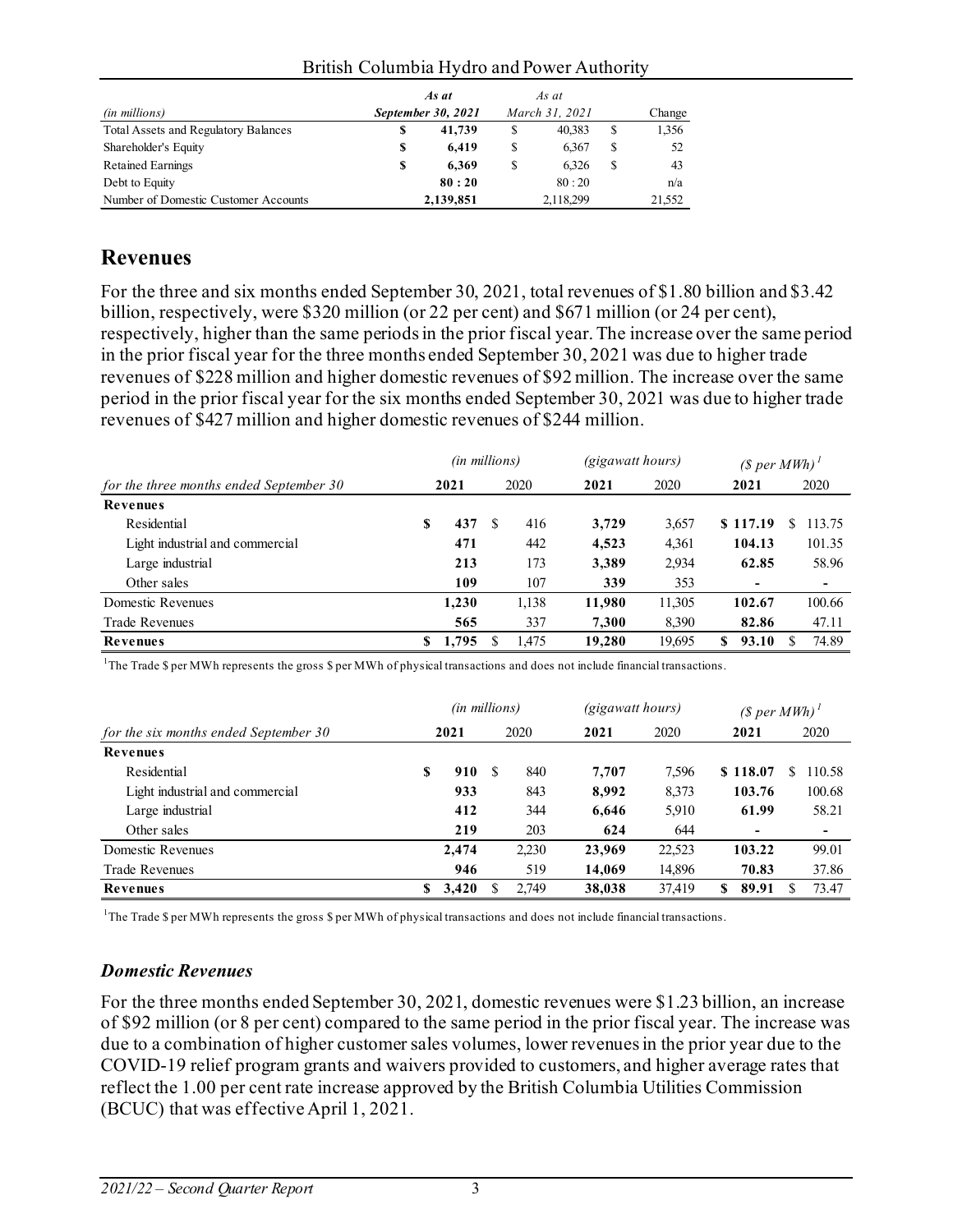For the six months ended September 30, 2021, domestic revenues were \$2.47 billion, an increase of \$244 million (or 11 per cent) compared to the same period in the prior fiscal year. The increase was due to the same reasons noted above. Customer sales volumes (excluding Other Sales) were 1,466 GWh (or 7 per cent) higher than the same period in the prior fiscal year. This includes higher light industrial and commercial sales due to increased business activity, as the economy gradually recovers from the impacts of COVID-19. Large industrial revenues were also higher, mainly in the pulp and paper and oil and gas sectors reflecting increased production and an improved energy market, as well as higher production in the chemical sector and wood manufacturing sector, as economic conditions improved. Higher residential sales were driven by warmer summer temperatures.

## *Trade Revenues*

Total trade revenues for the three and six months ended September 30, 2021 were \$565 million and \$946 million, respectively, an increase of \$228 million (or 68 per cent) and \$427 million (or 82 per cent), respectively, compared to the same period in the prior fiscal year primarily due to higher average sale prices.

# **Operating Expenses**

For the three and six months ended September 30, 2021, total operating expenses of \$1.45 billion and \$2.79 billion, respectively, were \$174 million (or 14 per cent) and \$334 million (or 14 per cent), respectively, higher than the same periodsin the prior fiscal year.

# *Energy Costs*

Energy costs are comprised of electricity and gas purchases for domestic and trade customers, water rentals and transmission and other charges. Energy costs are influenced primarily by the volume of energy consumed by customers, the mix of sources of supply and market prices of energy. The mix of sources of supply is influenced by variables such as the current and forecast market prices of energy, water inflows, reservoir levels, energy demand, and environmental and social impacts.

Total energy costs for the three months ended September 30, 2021 were \$788 million, \$183 million (or 30 per cent) higher than the same period in the prior fiscal year. The increase was due to higher trade energy costs of \$150 million and higher domestic energy costs of \$33 million.

Total energy costs for the six months ended September 30, 2021 were \$1.43 billion, \$293 million (or 26 per cent) higher than the same period in the prior fiscal year. The increase was due to higher trade energy costs of \$216 million and higher domestic energy costs of \$77 million.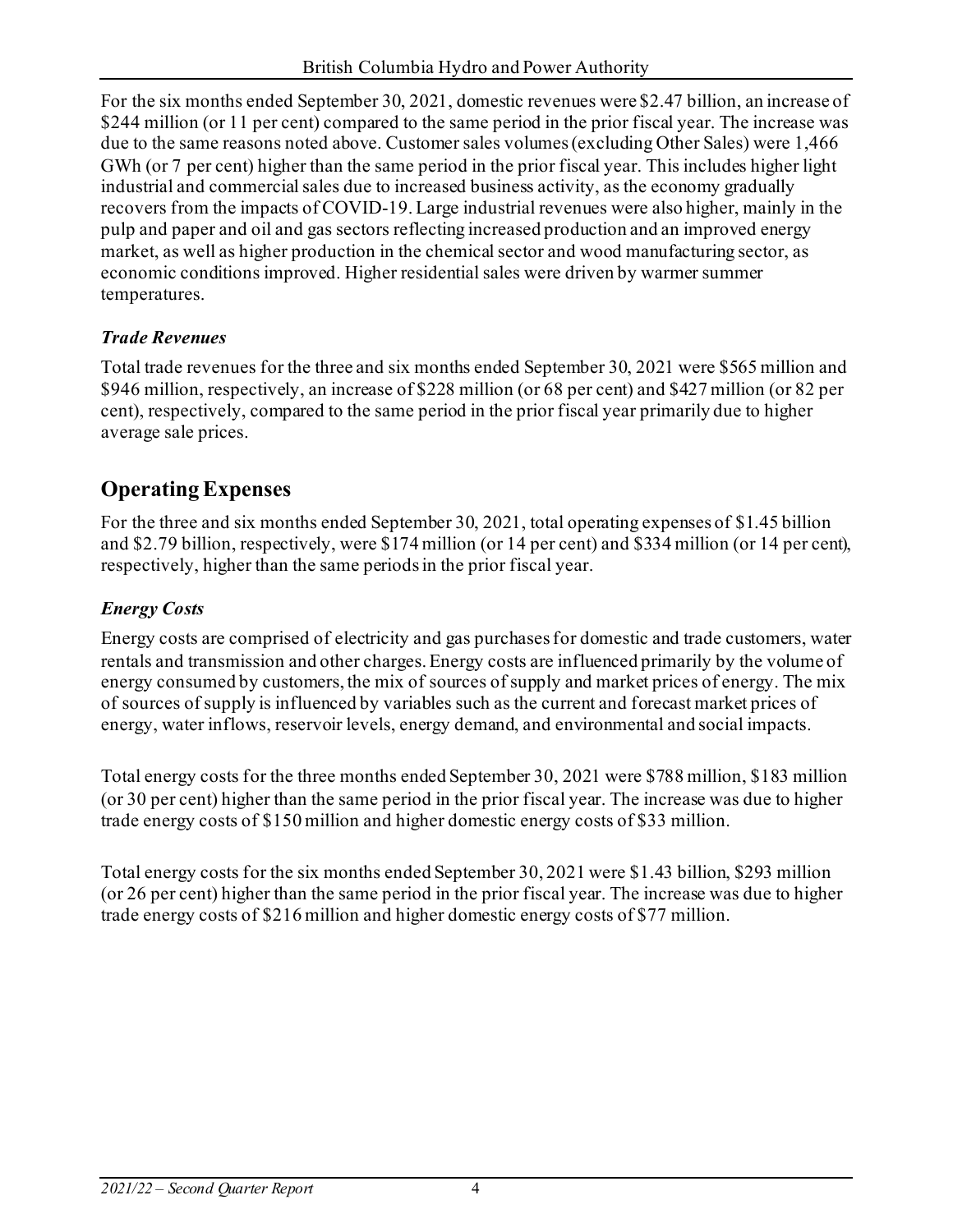#### British Columbia Hydro and Power Authority

|                                                                |  | <i>(in millions)</i><br>(gigawatt hours) |     |      |        |        | (\$ per MWh) <sup>2</sup> |                          |  |                          |  |
|----------------------------------------------------------------|--|------------------------------------------|-----|------|--------|--------|---------------------------|--------------------------|--|--------------------------|--|
| for the three months ended September 30                        |  | 2021                                     |     | 2020 | 2021   | 2020   |                           | 2021                     |  | 2020                     |  |
| <b>Energy Costs</b>                                            |  |                                          |     |      |        |        |                           |                          |  |                          |  |
| Water rental payments (hydro generation) $\text{ }^{\text{!}}$ |  | 86                                       | \$. | 69   | 9,421  | 11,925 | \$                        | 9.13                     |  | 5.79                     |  |
| Purchases from Independent Power Producers                     |  | 410                                      |     | 398  | 4,594  | 4,246  |                           | 89.25                    |  | 93.74                    |  |
| Gas and transportation for thermal generation                  |  | $\mathbf 2$                              |     |      |        |        |                           |                          |  |                          |  |
| Transmission charges and other expenses                        |  | 6                                        |     | 8    | 19     | 18     |                           | $\overline{\phantom{0}}$ |  | $\overline{\phantom{0}}$ |  |
| Non-Treaty storage and Co-ordination agreements                |  | (12)                                     |     | (17) |        |        |                           |                          |  |                          |  |
| Domestic Energy Costs                                          |  | 492                                      |     | 459  | 14,034 | 16,189 |                           | 35.06                    |  | 28.35                    |  |
| <b>Trade Energy Costs</b>                                      |  | 296                                      |     | 146  | 6,314  | 4,801  |                           | 47.81                    |  | 26.66                    |  |
| <b>Energy Costs</b>                                            |  | 788                                      |     | 605  | 20,348 | 20.990 |                           | \$38.73                  |  | 28.82                    |  |

<sup>1</sup>Water rental payments are based on the previous calendar year's generation volumes. The volumes are actual hydro generation during the period. The \$

per MWh is a simple average calculation and does not reflect actual water rental rates during the period.<br><sup>2</sup>The Trade \$ per MWh represents the gross \$ per MWh of physical transactions and does not include financial transa

|                                                                | (in millions) |              |    |       | (gigawatt hours)         |                          | $(S per MWh)^2$ |                          |   |                          |
|----------------------------------------------------------------|---------------|--------------|----|-------|--------------------------|--------------------------|-----------------|--------------------------|---|--------------------------|
| for the six months ended September 30                          |               | 2020<br>2021 |    |       | 2021                     | 2020                     | 2021            |                          |   | 2020                     |
| <b>Energy Costs</b>                                            |               |              |    |       |                          |                          |                 |                          |   |                          |
| Water rental payments (hydro generation) $\text{ }^{\text{!}}$ | S             | 173          | -S | 139   | 19,521                   | 20,731                   | S.              | 8.86                     | S | 6.70                     |
| Purchases from Independent Power Producers                     |               | 760          |    | 722   | 9,081                    | 7.944                    |                 | 83.69                    |   | 90.89                    |
| Gas and transportation for thermal generation                  |               | 3            |    | 2     | $\overline{\phantom{a}}$ | $\overline{\phantom{0}}$ |                 | $\overline{a}$           |   | $\overline{\phantom{0}}$ |
| Transmission charges and other expenses                        |               | 16           |    | 15    | 46                       | 40                       |                 | $\overline{\phantom{0}}$ |   | $\overline{\phantom{0}}$ |
| Non-Treaty storage and Co-ordination agreements                |               | (14)         |    | (17)  |                          |                          |                 |                          |   |                          |
| Domestic Energy Costs                                          |               | 938          |    | 861   | 28,648                   | 28,715                   |                 | 32.74                    |   | 29.98                    |
| <b>Trade Energy Costs</b>                                      |               | 489          |    | 273   | 11,925                   | 10.915                   |                 | 40.88                    |   | 20.68                    |
| <b>Energy Costs</b>                                            |               | \$1,427      |    | 1.134 | 40,573                   | 39,630                   |                 | \$ 35.17                 |   | 28.61                    |

<sup>1</sup>Water rental payments are based on the previous calendar year's generation volumes. The volumes are actual hydro generation during the period. The \$ per MWh is a simple average calculation and does not reflect actual water rental rates during the period.

2 The Trade \$ per MWh represents the gross \$ per MWh of physical transactions and does not include financial transactions.

#### *Domestic Energy Costs*

Domestic energy costs for the three months ended September 30, 2021 were \$492 million, \$33 million (or 7 per cent) higher than the same period in the prior fiscal year. The increase in costs was primarily due to higher water rental costs. Water rental payments are based on the prior calendar year's hydro generation volumes and were driven by higher water inflows in the prior calendar year. The higher costs in the current period were also driven by higher purchases from Independent Power Producers (IPPs) driven by higher energy deliveries which BC Hydro is required to purchase.

Domestic energy costs for the six months ended September 30, 2021 were \$938 million, \$77 million (or 9 per cent) higher than the same period in the prior fiscal year. The increase in costs was primarily due to the same reasons noted above.

#### *Trade Energy Costs*

Total trade energy costs for the three and six months ended September 30, 2021 were \$296 million and \$489 million, respectively, an increase of \$150 million (or 103 per cent) and \$216 million (or 79 per cent), respectively, compared to the same periods in the prior fiscal year primarily due to higher average purchase prices and volumes.

#### *Water Inflows and Reservoir Storage*

Water inflows (energy equivalent) to the system for the six months ending September 30, 2021 were close to average and lower than the same period in the prior fiscal year. The average water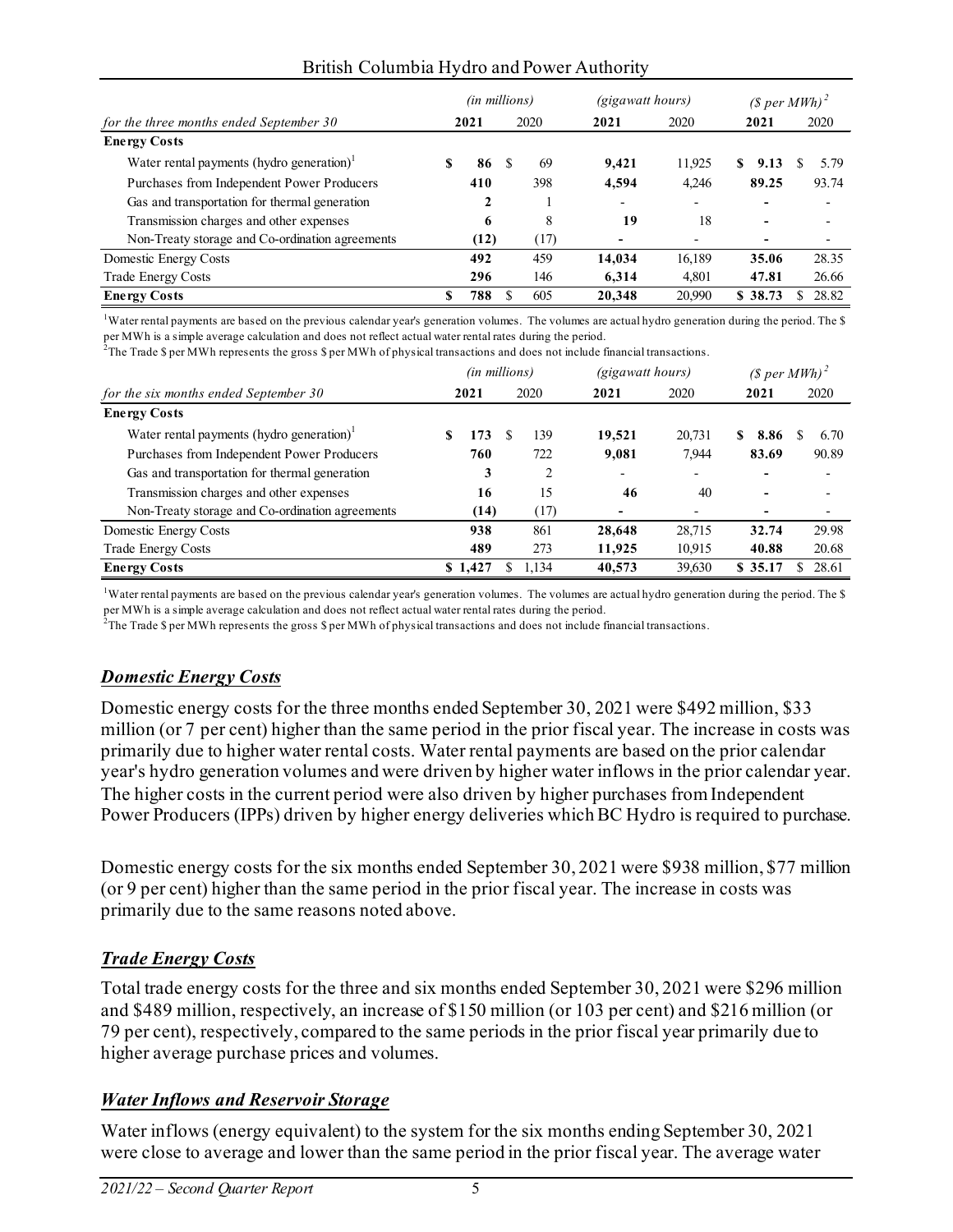inflows during the six months ending September 30, 2021 were a combination of above-average inflows in the Peace and Columbia basins and below-average inflows elsewhere in the system.

System energy storage is tracking above the ten-year historic average due to above average inflows in the Peace and Columbia basins. System energy storage at September 30, 2021 was lower than at September 30, 2020.

## *Personnel Expenses*

Personnel expenses include salaries and wages, benefits and post-employment benefits. Personnel expenses for the three and six months ended September 30, 2021 were \$167 million and \$361 million, respectively, comparable to the \$157 million and \$353 million, respectively, in the same periods in the prior fiscal year.

## *Materials and External Services*

Materials and External Services primarily include materials, supplies, and contractor fees. Materials and external services for the three months ended September 30, 2021 were \$158 million, an increase of \$24 million (or 18 per cent) compared to the same period in the prior fiscal year. The increase was primarily due to higher spending in the current year to support compliance with the Mandatory Reliability Standards Program in British Columbia, higher costs related to storm and wildfire activities and higher spending in Demand-Side Management.

Materials and external services for the six months ended September 30, 2021 were \$312 million, an increase of \$43 million (or 16 per cent) compared to the same period in the prior fiscal year. The increase was primarily due to higher spending in the current year to support compliance with the Mandatory Reliability Standards Program in British Columbia and higher spending in Demand-Side Management.

### *Amortization and Depreciation*

Amortization and depreciation expense includes the depreciation of property, plant and equipment, amortization of intangible assets, and depreciation of right-of-use assets. Amortization and depreciation expense for the three and six months ended September 30, 2021 were \$264 million and \$546 million, respectively, \$14 million (6 per cent) and \$47 million (9 per cent), respectively, higher than the same periods in the prior fiscal year. The higher depreciation expense for the three and six month ended September was primarily due to additional property, plant and equipment placed in service and higher depreciation as a result of a change in the estimated useful lives of BC Hydro's property, plant, and equipment. The change in estimated useful lives was based on the recommendations from a depreciation study that was completed during the prior quarter.

## *Grants, Taxes and Other Costs*

The Company is a Crown corporation and therefore no Canadian provincial or federal income tax is payable. However, the Company pays provincial and local government taxes and grants in lieu of property taxes to municipalities, regional districts, and rural area jurisdictions. In addition, Powerex, a subsidiary of BC Hydro, pays taxes relating to trading activity in the United States.

Other costs, net of recoveries primarily includes gains and losses on the disposal of assets, certain cost recoveries related to operating costs, and dismantling costs.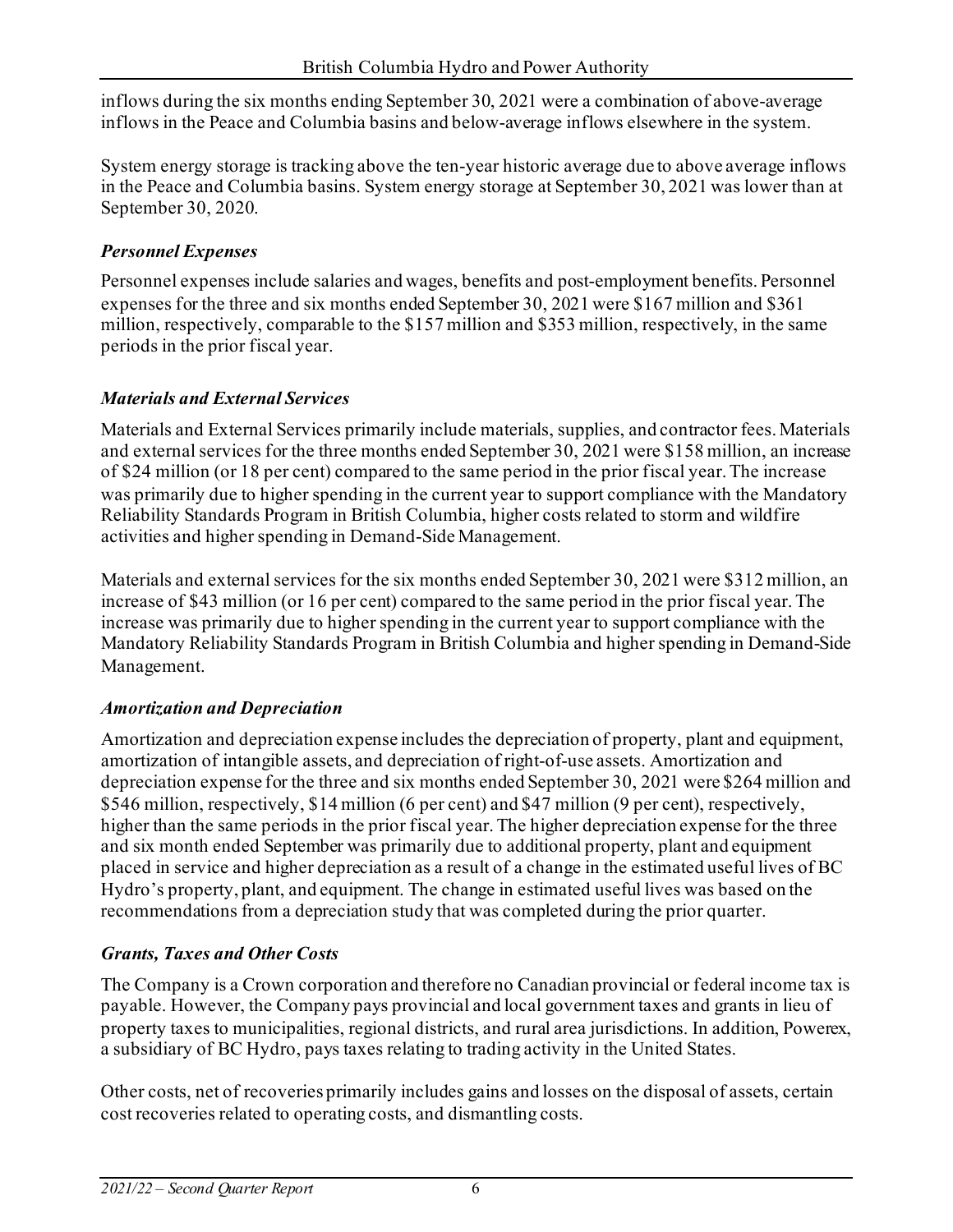Total grants, taxes and other costs for the three and six months ended September 30, 2021 were \$96 million and \$185 million, respectively, \$56 million (or 37 per cent) and \$53 million (or 22 per cent), respectively, lower than the same periods in the prior fiscal year primarily due to an increase in environmental provisions in the prior year related to the remediation of polychlorinated biphenyl (PCB) and asbestos.

## *Capitalized Costs*

Capitalized costs consist of costs directly attributable to capital expenditures that are transferred from operating costs to Property, Plant & Equipment. Capitalized costs for the three and six months ended September 30, 2021 were \$19 million and \$38 million, respectively, comparable to the \$18 million and \$34 million, respectively, in the same periods in the prior fiscal year.

# **Finance Charges**

Finance charges for the three months ended September 30, 2021 were \$106 million, \$48 million (or 31 percent) lower than the same period in the prior fiscal year. The decrease was primarily due to higher unrealized gains on interest rate hedges used to economically hedge the interest rates on future debt issuances and lower interest rates for long-term debt and short-term borrowings.

Finance charges for the six months ended September 30, 2021 were \$435 million, \$19 million (or 4 percent) lower than the same period in the prior fiscal year. The decrease was primarily due to lower interest rates for long-term debt and short-term borrowings. The decrease was partially offset by higher unrealized losses on interest rate hedges used to economically hedge the interest rates on future debt issuances.

# **Regulatory Transfers**

In accordance with IFRS 14, *Regulatory Deferral Accounts*, the Company separately presents regulatory balances and related net movements on the Condensed Consolidated Interim Statements of Financial Position and the Condensed Consolidated Interim Statements of Comprehensive Income.

The Company has established various regulatory accounts through rate regulation and with the approval of the BCUC. The use of regulatory accounts is common amongst regulated utility industries throughout North America. BC Hydro uses various regulatory accounts, in compliance with BCUC orders, including to better match costs and benefits for different generations of customers, and to defer to future periods differences between forecast and actual costs or revenues. Deferred amounts are included in customer rates in future periods, subject to approval by the BCUC and have the effect of adjusting net income.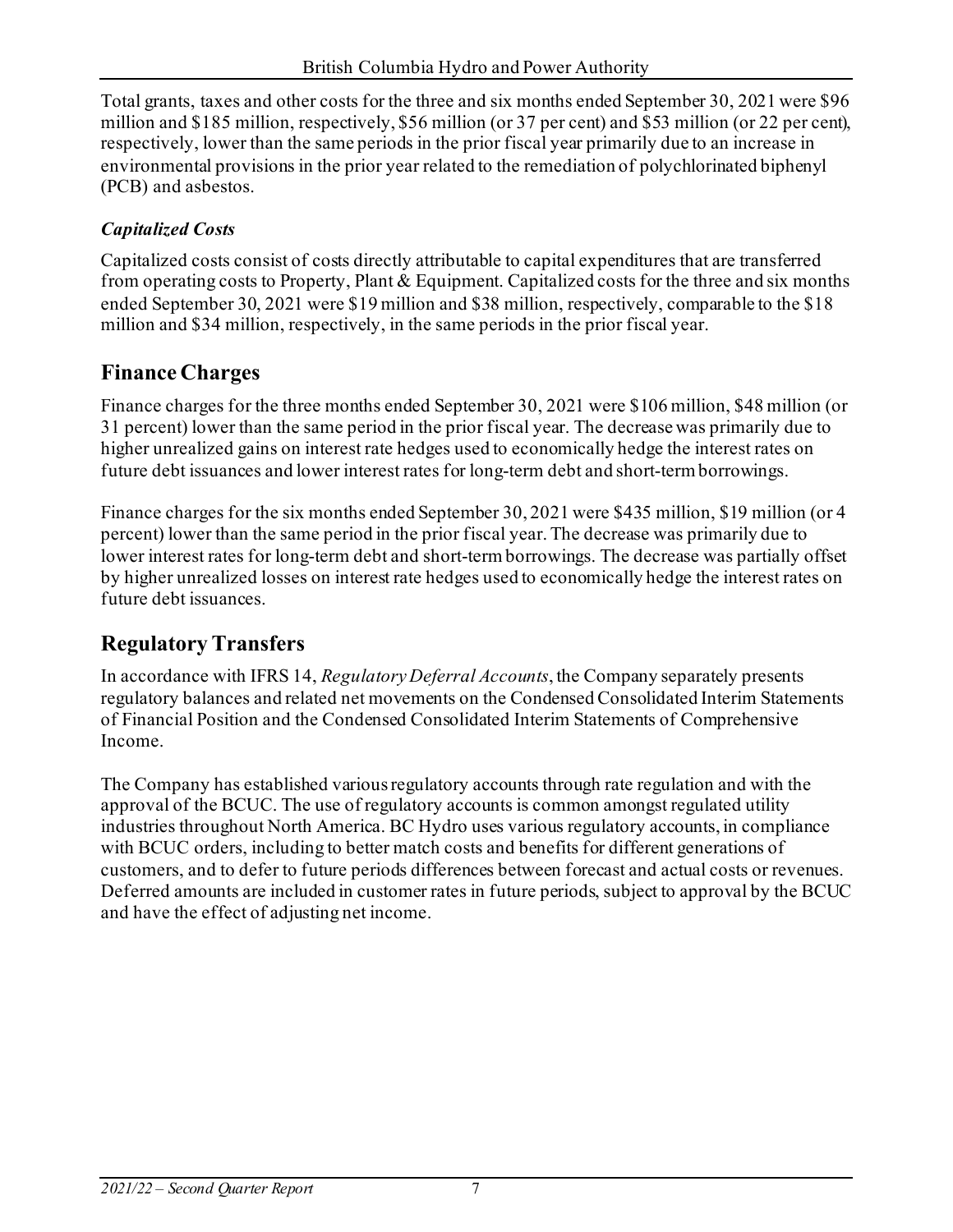#### Net regulatory account transfers are comprised of the following:

|                                                | For the three months<br>ended September 30 |               | For the six months<br>ended September 30 |            |               |       |  |
|------------------------------------------------|--------------------------------------------|---------------|------------------------------------------|------------|---------------|-------|--|
| (in millions)                                  | 2021                                       |               | 2020                                     | 2021       |               | 2020  |  |
| <b>Cost of Energy Variance Accounts</b>        |                                            |               |                                          |            |               |       |  |
| Heritage Deferral Account                      | \$<br>12                                   | <sup>\$</sup> | 141                                      | \$<br>13   | $\mathcal{S}$ | 127   |  |
| Non-Heritage Deferral Account                  | (90)                                       |               | (226)                                    | (16)       |               | (149) |  |
| Load Variance                                  | (22)                                       |               | (30)                                     | (44)       |               | (30)  |  |
| Biomass Energy Program Variance                |                                            |               | (9)                                      | 1          |               | (9)   |  |
| Low Carbon Fuel Credits Variance               | 8                                          |               |                                          | 16         |               |       |  |
| Trade Income Deferral Account                  | (28)                                       |               | 70                                       | (177)      |               | 79    |  |
|                                                | (120)                                      |               | (54)                                     | (207)      |               | 18    |  |
| <b>Forecast Variance Accounts</b>              |                                            |               |                                          |            |               |       |  |
| <b>Non-Current Pension Costs</b>               | (169)                                      |               | (71)                                     | (169)      |               | 573   |  |
| Debt Management                                | (73)                                       |               | (40)                                     | 98         |               | 71    |  |
| <b>Total Finance Charges</b>                   | 8                                          |               | (16)                                     | 13         |               | (25)  |  |
| <b>Real Property Sales</b>                     |                                            |               | (12)                                     |            |               | (10)  |  |
| Other                                          | 5                                          |               | 3                                        | 17         |               | 28    |  |
|                                                | (229)                                      |               | (136)                                    | (41)       |               | 637   |  |
| <b>Capital-Like Accounts</b>                   |                                            |               |                                          |            |               |       |  |
| Demand-Side Management                         | 18                                         |               | 13                                       | 33         |               | 25    |  |
| Site C                                         | 1                                          |               |                                          | 1          |               | (1)   |  |
| IFRS Property, Plant & Equipment               |                                            |               | 5                                        |            |               | 11    |  |
|                                                | 19                                         |               | 18                                       | 34         |               | 35    |  |
| <b>Non-Cash Accounts</b>                       |                                            |               |                                          |            |               |       |  |
| Environmental Provisions & Costs               | 5                                          |               | 70                                       | 9          |               | 78    |  |
| First Nations Provisions & Costs               | 5                                          |               | 5                                        | 5          |               | 11    |  |
| <b>CIA</b> Amortization                        | (1)                                        |               | (2)                                      | (2)        |               | (3)   |  |
|                                                | $\boldsymbol{9}$                           |               | 73                                       | 12         |               | 86    |  |
| Amortization of regulatory accounts            | (84)                                       |               | (35)                                     | (165)      |               | (73)  |  |
| Interest on regulatory accounts                | 3                                          |               | $\overline{c}$                           | 8          |               | 8     |  |
| Net increase (decrease) in regulatory accounts | \$<br>$(402)$ \$                           |               | $(132)$ \$                               | $(359)$ \$ |               | 711   |  |

For the six months ended September 30, 2021, there was a net reduction of \$359 million to the Company's regulatory accounts compared to a net addition of \$711 million in the same period in the prior fiscal year. The net regulatory asset balance as at September 30, 2021 was \$3.92 billion compared to \$4.28 billion as at March 31, 2021.

Net reductions to the regulatory accounts during the six months ended September 30, 2021 included a \$207 million reduction to the Cost of Energy Variance Accounts primarily due to higher trade income than planned compared to the same period in the prior year, a \$169 million reduction to the Non-Current Pension Costs Regulatory Account primarily due to a higher rate of return on pension plans assets, and a \$165 million reduction due to Amortization which is the regulatory mechanism to recover the regulatory account balances in rates.

BC Hydro has or has applied for regulatory mechanisms to collect all regulatory accounts in use or with balances at September 30, 2021 in rates over various periods.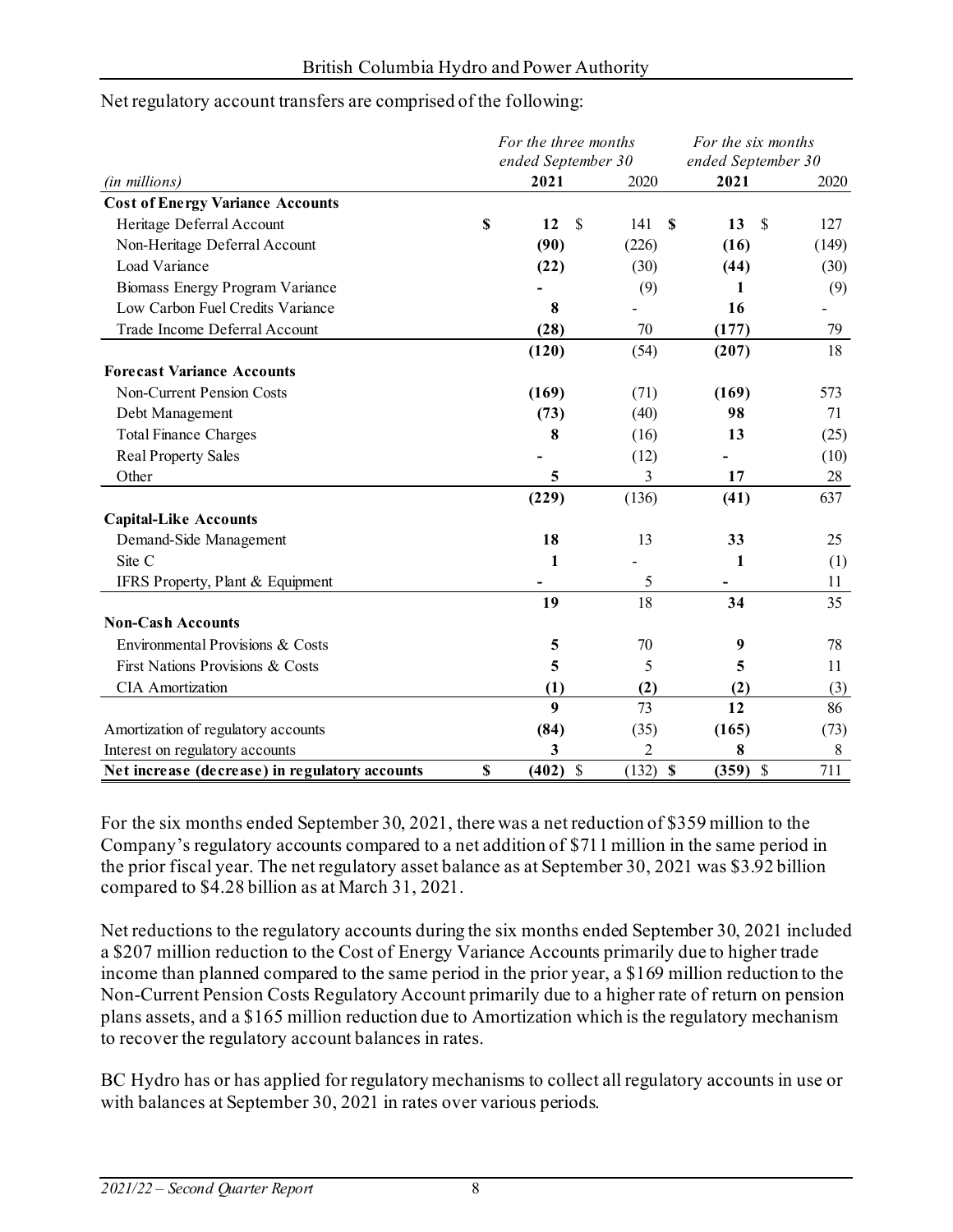# **Liquidity and Capital Resources**

Cash flow provided by operating activities for the six months ended September 30, 2021 was \$803 million, compared to \$659 million in the same period in the prior fiscal year. The increase was mainly due to higher domestic revenues and higher trade income.

The long-term debt balance net of sinking funds as at September 30, 2021 was \$25.71 billion compared to \$24.78 billion as at March 31, 2021. The increase was mainly a result of an increase in net long-term bond issuances (net of redemptions) for net proceeds of \$1.04 billion, partially offset by a decrease in revolving borrowings of \$106 million.The increase was primarily to fund capital expenditures and to manage working capital.

# **Capital Expenditures**

Capital expenditures include property, plant and equipment and intangible assets. Capital expenditures, before contributions in aid of construction, were as follows:

|                                                              | For the three months |                    |  | For the six months |      |                    |  |       |  |
|--------------------------------------------------------------|----------------------|--------------------|--|--------------------|------|--------------------|--|-------|--|
|                                                              |                      | ended September 30 |  |                    |      | ended September 30 |  |       |  |
| <i>(in millions)</i>                                         |                      | 2021               |  | 2020               |      | 2021               |  | 2020  |  |
| Transmission lines and substation replacements and expansion | S                    | 108                |  | 121                | - \$ | 204                |  | 182   |  |
| Generation replacements and expansion                        |                      | 93                 |  | 68                 |      | 171                |  | 131   |  |
| Distribution system improvements and expansion               |                      | 140                |  | 136                |      | 285                |  | 266   |  |
| General, including technology, vehicles and buildings        |                      | 35                 |  | 61                 |      | 63                 |  | 119   |  |
| Site C Project                                               |                      | 440                |  | 468                |      | 981                |  | 854   |  |
| <b>Total Capital Expenditures</b>                            |                      | 816                |  | 854                |      | 1,704              |  | 1,552 |  |

Total capital expenditures presented in this table are different from the amount of property, plant and equipment and intangible asset expenditures in the Consolidated Interim Statements of Cash Flows because the expenditures above include accruals.

The decrease and increase in capital expenditures of \$38 million and \$152 million, respectively, for the three and six months ended September 30, 2021 compared to the same periods in the prior fiscal year was primarily due to Site C Project expenditures which can fluctuate in either direction based on the timing of work performed. Capital expenditures for the three and six months ended September 30, 2021 were within planned amounts.

Transmission lines and substation replacements and expansion include capital expenditures on transmission overhead lines, cables, substations, telecommunication systems, and transmission power equipment. Key capital expenditures include the following projects/programs: Transmission Wood Structure and Framing Replacements, Mount Lehman Substation Upgrade, Capilano Substation Upgrade, LNG Canada Load Interconnection, Barnard Substation Feeder Section Replacement and Jordan River – Switchyard Upgrade.

Generation replacements and expansion include capital expenditures on dam safety projects as well as on generating facilities and related major equipment such as turbines, generators, governors, exciters, transformers, and circuit breakers. Key capital expenditures include the following projects: Puntledge Recoat Interior and Exterior of Steel Penstock, John Hart Dam Seismic Upgrade, Mica Replace Units 1 to 4 Generator Transformers, Waneta U3 Life Extension, and Revelstoke Replace Downie Slide Instrumentation.

Distribution system improvements and expansion include capital expenditures on customer driven work, end of life asset replacements, and system expansion and improvements.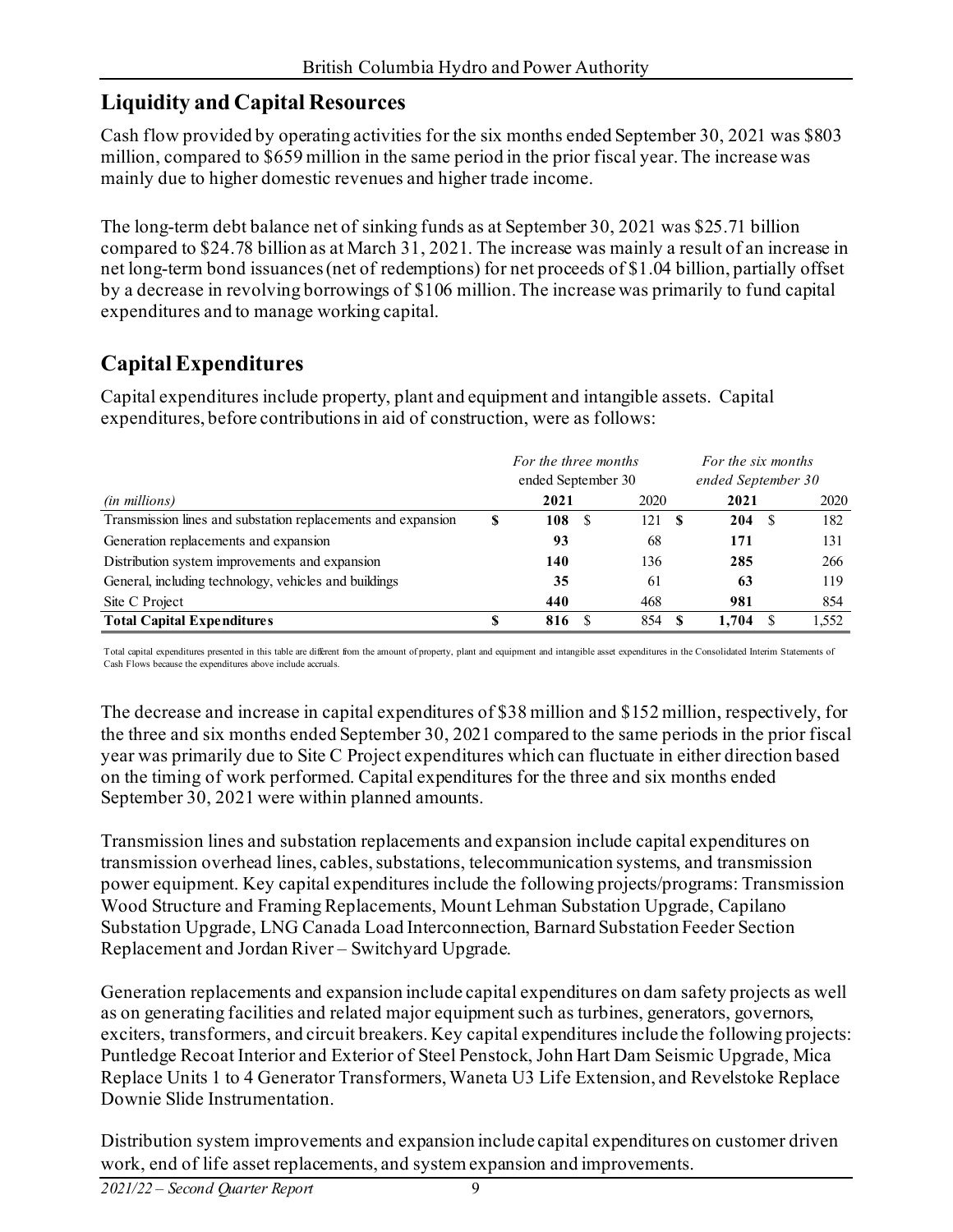General includes capital expenditures on various building development programs, vehicles, and other technology projects.

Site C incurred capital expenditures across the project, primarily for work areas such as generating station and spillways, main civil works, turbines and generators, right bank foundation enhancements, highway realignment and for worker accommodations, project management and support services and interest during construction.

# **Rate Regulation**

In the process of regulating and setting rates for BC Hydro, the BCUC must ensure that the rates are sufficient to allow BC Hydro to provide reliable electricity service, meet its financial obligations, comply with government legislation and directions, and earn an annual rate of return.

## *Regulatory Applications*

On August 31, 2021, BC Hydro filed a three-year revenue requirements application with the BCUC, seeking an annual average bill increase of 1.1 per cent for the next three years. To recover our planned expenditures, BC Hydro requested a net bill decrease of 1.4 per cent on April 1, 2022, followed by net bill increases of 2.0 per cent on April 1, 2023 and 2.7 per cent on April 1, 2024. The Application sought additional operating funding for investments in Mandatory Reliability Standards, vegetation management and cybersecurity. The Application also sought funding for BC Hydro's Electrification Plan to increase low carbon electrification, attract additional customer load and connect customers more efficiently. A decision on the application is expected in late calendar 2022 or early calendar 2023.

On August 31, 2021, BC Hydro filed an application for a new Mandatory Reliability Standards Costs Regulatory Account for fiscal 2022 to capture certain actual unplanned costs expected to be incurred in fiscal 2022 associated with compliance of mandatory reliability standards. A decision on the application is expected in early to mid 2022.

# **Risk Management**

BC Hydro is exposed to numerous risks, which can result in safety, environmental, financial, reliability and reputational impacts. This section of the MD&A discusses risks that may impact financial performance.

The impact of many financial risks associated with uncontrollable external influences on BC Hydro's net income is mitigated through the use of BCUC-approved regulatory accounts. Regulatory accounts assist in matching costs and benefits for different generations of customers and to defer for future recovery in rates the differences between planned and actual costs or revenues that arise due to uncontrollable events. BC Hydro's approach to the recovery of its regulatory accounts is included in the Fiscal 2023 – Fiscal 2025 Revenue Requirements Application.

# *Significant Financial Risks*

The largest sources of variability in BC Hydro's financial performance are typically domestic and trade revenue, domestic and trade cost of energy, and finance charges. These are influenced by several elements, which generally fall into the following six categories: hydro generation, customer demand, electricity/gas trade margins, deliveries from electricity purchase agreement contracts, interest rates, and discount rates for post-employment benefit plans. Neither a high nor a low value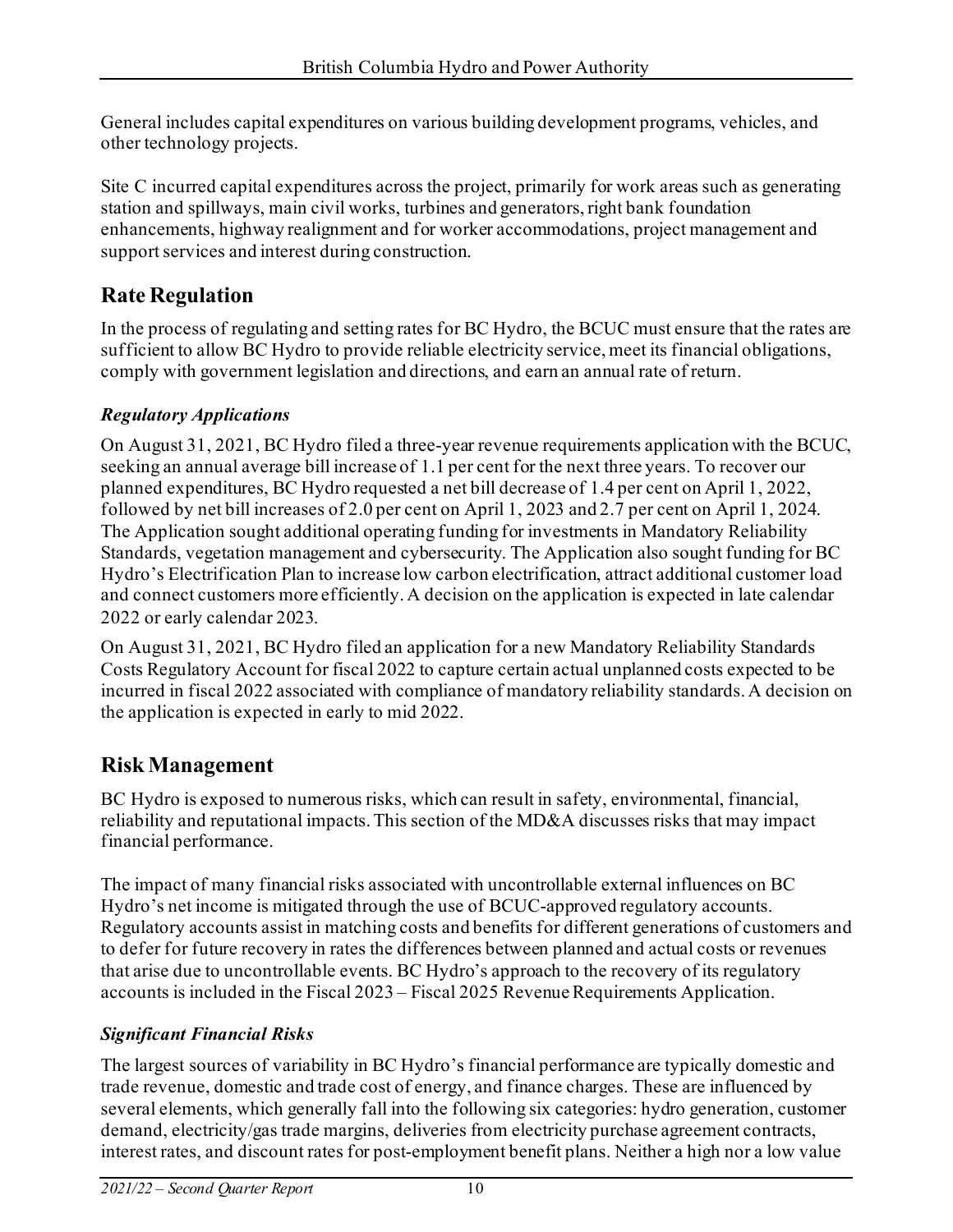of any of these individual drivers is intrinsically positive or negative for BC Hydro's financial results. It is the specific combination of these drivers in any given year which has an impact.

While meeting domestic customer demand, environmental regulations and treaty obligations, BC Hydro attempts to operate the system to take maximum advantage of market energy prices – buying from the markets when prices are low and selling when prices are high. In so doing, BC Hydro seeks to optimize the combined effects of these elements and reduce the net cost of energy for our customers.

In addition, the Site C Project faces significant financial risks. In June 2021, the Province's Treasury Board approved a revised \$16 billion budget and a new in-service date of 2025 for the Site C Project, which was previously announced in February 2021. The newly approved budget and schedule addressed significant cost pressures and delays faced by the Site C Project due to the COVID-19 pandemic, as well as the right bank foundation enhancements and other cost pressures managed prior to the COVID-19 pandemic. However, the Site C Project continues to manage significant potential risks including the ongoing continuation of the COVID-19 pandemic, commercial negotiations with contractors and remaining procurements, availability of skilled workers, and the issuance of provincial permits required for the completion of the Project. The newly approved budget includes \$737 million of project contingency to fund cost risks if required. As of September 30, 2021, BC Hydro has substantially implemented all the recommended actions in the Milburn Report.

# *Demand for Electricity*

Domestic load volumes for the six months ended September 30, 2021 were approximately 6 per cent higher than the same period in the prior fiscal year. Compared to plan, load volumes were 2 per cent higher for the six months ended September 30, 2021. This increased load follows as global, national and provincial economies recover. While uncertainty associated with the pandemic's impacts on electricity demand remains, the current recovery trends are expected to continue.

This section should be read in conjunction with the risks disclosed in the Risk Management section in the Management's Discussion and Analysis presented in the 2020/21 Annual Service Plan Report for the year ended March 31, 2021. In addition, information on risks and opportunities that could significantly impact BC Hydro meeting its objectives is outlined a[t www.bchydro.com/serviceplan.](http://www.bchydro.com/serviceplan)

# **Future Outlook**

The *Budget Transparency and Accountability Act* requires that BC Hydro file a Service Plan each year. BC Hydro's Service Plan filed in February 2021 included net income for 2021/22 at \$712 million which is consistent with the amount required by Order in Council No. 172.

The Company's earnings can fluctuate significantly due to the factors discussed in the preceding section, many of which are non-controllable. The impact to net income of these non-controllable factors is largely mitigated through the use of regulatory accounts. The Service Plan for 2021/22 assumes average water inflows (100 per cent of average), domestic sales of 52,448 GWh, average market energy prices of US \$30.83/MWh, short-term interest rates of 0.24 per cent, and a Canadian to US dollar exchange rate of US \$0.7630.

BC Hydro filed an updated forecast with the Province in November 2021, which forecasts a net income of \$689 million for 2021/22. This updated forecast is \$23 million (or 3 per cent) lower than net income in the Service Plan due to higher forecast Operating Expenses.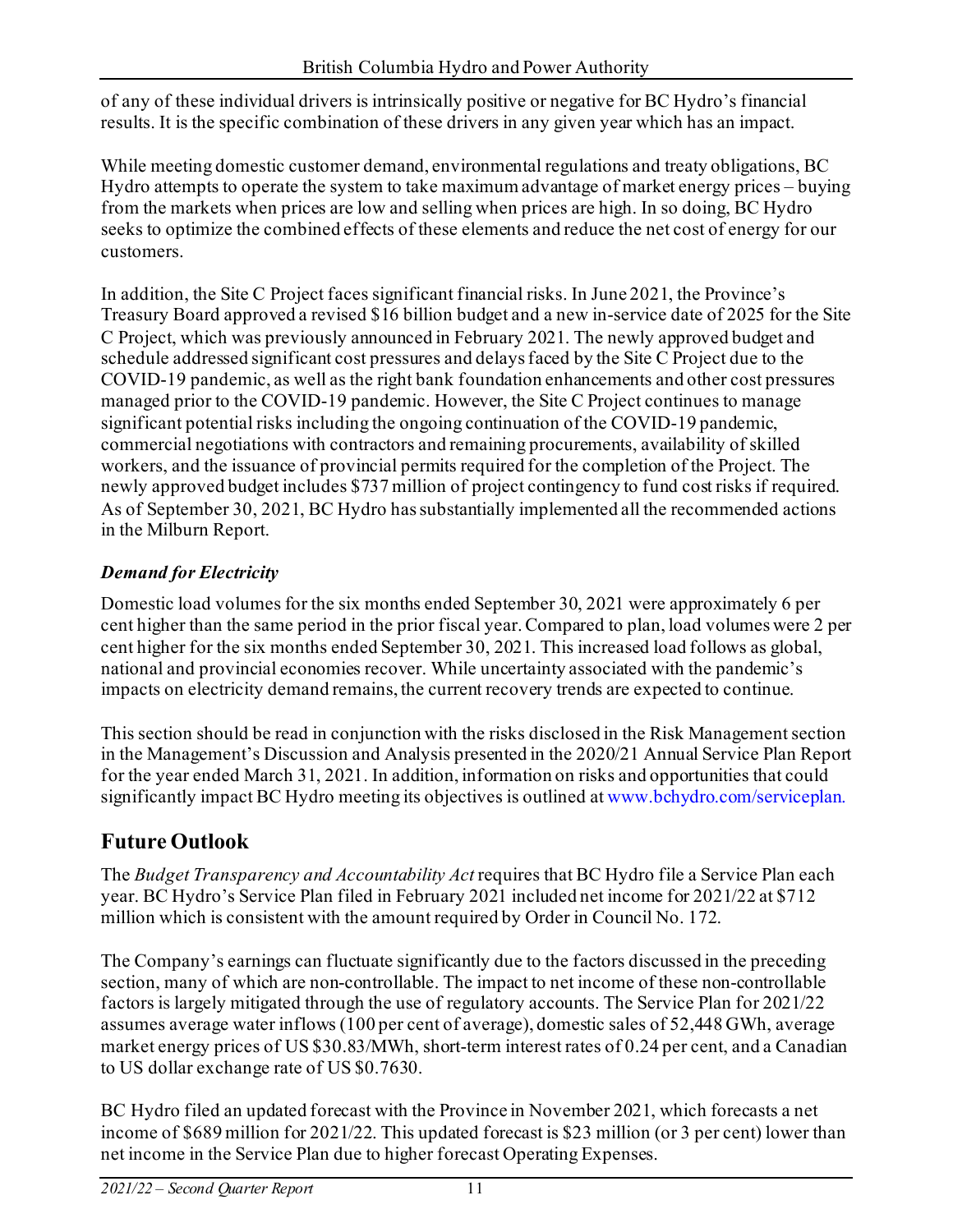The COVID-19 pandemic continues to adversely impact global activity and has contributed to significant volatility in financial markets. The pandemic could have a sustained adverse impact on economic and market conditions and could adversely impact BC Hydro's future performance if it were to cause a prolonged decrease in customer load, volatility in electricity/gas trade margins and interest rates, difficulty accessing debt, project delays and project cost escalations.

While BC Hydro engages in emergency preparedness (including business continuity planning) to mitigate risks, the persisting uncertainty of this situation limits the ability to predict the ultimate adverse impact of COVID-19 on BC Hydro's performance, financial condition, results of operations and cash flows.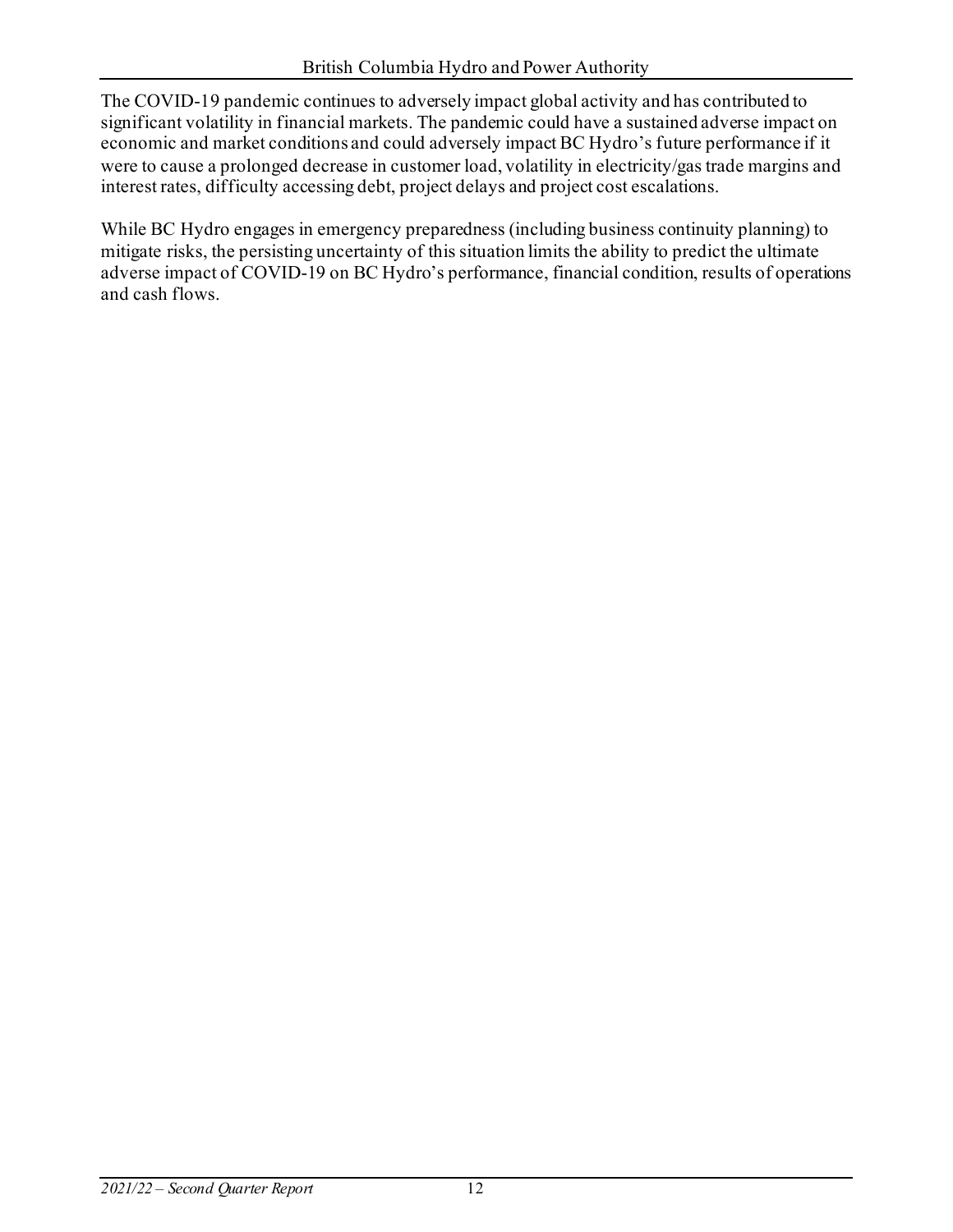# **Unaudited Condensed Consolidated Interim Statements of Comprehensive Income**

|                                                                      |    | For the three months<br>ended September 30 |                | For the six months<br>ended September 30 |       |    |       |
|----------------------------------------------------------------------|----|--------------------------------------------|----------------|------------------------------------------|-------|----|-------|
| (in millions)                                                        |    | 2021                                       | 2020           |                                          | 2021  |    | 2020  |
| <b>Revenues</b> (Note 3)                                             |    |                                            |                |                                          |       |    |       |
| Domestic                                                             | S  | 1,230                                      | \$<br>1,138    | S                                        | 2,474 | \$ | 2,230 |
| Trade                                                                |    | 565                                        | 337            |                                          | 946   |    | 519   |
| <b>Revenues</b>                                                      |    | 1,795                                      | 1,475          |                                          | 3,420 |    | 2,749 |
|                                                                      |    |                                            |                |                                          |       |    |       |
| <b>Expenses</b>                                                      |    |                                            |                |                                          |       |    |       |
| Operating expenses (Note 4)                                          |    | 1,454                                      | 1,280          |                                          | 2,793 |    | 2,459 |
| Finance charges (Note 5)                                             |    | 106                                        | 154            |                                          | 435   |    | 454   |
| <b>Net Income (Loss) Before Movement in Regulatory Balances</b>      |    | 235                                        | 41             |                                          | 192   |    | (164) |
| Net movement in regulatory balances (Note 9)                         |    | (202)                                      | (37)           |                                          | (149) |    | 174   |
| <b>Net Income</b>                                                    |    | 33                                         | 4              |                                          | 43    |    | 10    |
| <b>Other Comprehensive Income</b>                                    |    |                                            |                |                                          |       |    |       |
| Items Reclassified Subsequently to Net Income                        |    |                                            |                |                                          |       |    |       |
| Effective portion of changes in fair value of derivatives designated |    |                                            |                |                                          |       |    |       |
| as cash flow hedges (Note 14)                                        |    | 20                                         | (5)            |                                          | 6     |    | (25)  |
| Reclassification to income of derivatives designated                 |    |                                            |                |                                          |       |    |       |
| as cash flow hedges (Note 14)                                        |    | (16)                                       |                |                                          | (5)   |    | 39    |
| Foreign currency translation gains (losses)                          |    | 10                                         | (5)            |                                          | (5)   |    | (23)  |
| Items That Will Not Be Reclassified Subsequently to Net Income       |    |                                            |                |                                          |       |    |       |
| Actuarial gain (loss) on post employment benefits                    |    | 196                                        | 98             |                                          | 223   |    | (520) |
| Other Comprehensive Income (Loss) before movement in                 |    |                                            |                |                                          |       |    |       |
| regulatory balances                                                  |    | 210                                        | 88             |                                          | 219   |    | (529) |
| Net movements in regulatory balances (Note 9)                        |    | (200)                                      | (95)           |                                          | (210) |    | 537   |
| Other Comprehensive Income (Loss)                                    |    | 10                                         | (7)            |                                          | 9     |    | 8     |
| <b>Total Comprehensive Income (Loss)</b>                             | \$ | 43                                         | \$<br>$(3)$ \$ |                                          | 52    | \$ | 18    |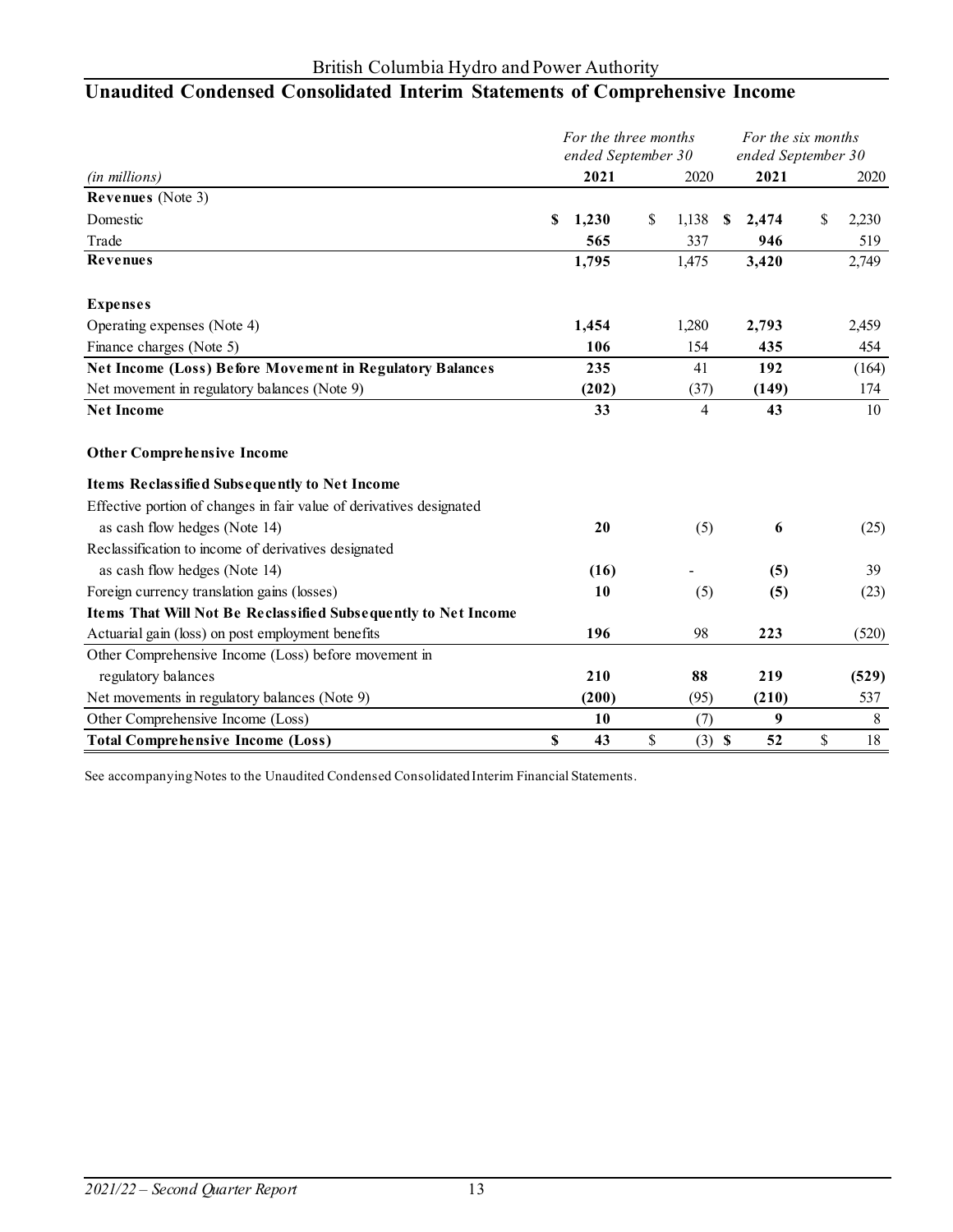| <b>Unaudited Condensed Consolidated Interim Statements of Financial Position</b> |    |              |       |          |  |  |  |  |  |
|----------------------------------------------------------------------------------|----|--------------|-------|----------|--|--|--|--|--|
|                                                                                  |    | As at        | As at |          |  |  |  |  |  |
|                                                                                  |    | September 30 |       | March 31 |  |  |  |  |  |
| (in millions)                                                                    |    | 2021         |       | 2021     |  |  |  |  |  |
| Assets                                                                           |    |              |       |          |  |  |  |  |  |
| <b>Current Assets</b>                                                            |    |              |       |          |  |  |  |  |  |
| Cash and cash equivalents                                                        | \$ | 50           | \$    | 37       |  |  |  |  |  |
| Restricted cash                                                                  |    | 94           |       | 6        |  |  |  |  |  |
| Accounts receivable and accrued revenue                                          |    | 692          |       | 827      |  |  |  |  |  |
| Inventories (Note 7)                                                             |    | 285          |       | 182      |  |  |  |  |  |
| Prepaid expenses                                                                 |    | 212          |       | 152      |  |  |  |  |  |
| Current portion of derivative financial instrument assets (Note 14)              |    | 210          |       | 87       |  |  |  |  |  |
|                                                                                  |    | 1,543        |       | 1,291    |  |  |  |  |  |
| <b>Non-Current Assets</b>                                                        |    |              |       |          |  |  |  |  |  |
| Property, plant and equipment (Note 8)                                           |    | 32,867       |       | 31,677   |  |  |  |  |  |
| Right-of-use assets                                                              |    | 1,268        |       | 1,317    |  |  |  |  |  |
| Intangible assets (Note 8)                                                       |    | 687          |       | 688      |  |  |  |  |  |
| Derivative financial instrument assets (Note 14)                                 |    | 122          |       | 30       |  |  |  |  |  |
| Other non-current assets (Note 10)                                               |    | 566          |       | 605      |  |  |  |  |  |
|                                                                                  |    | 35,510       |       | 34,317   |  |  |  |  |  |
| <b>Total Assets</b>                                                              | \$ | 37,053       | \$    | 35,608   |  |  |  |  |  |
| <b>Regulatory Balances (Note 9)</b>                                              |    | 4,686        |       | 4,775    |  |  |  |  |  |
| <b>Total Assets and Regulatory Balances</b>                                      | \$ | 41,739       | \$    | 40,383   |  |  |  |  |  |
| <b>Liabilities and Equity</b><br><b>Current Liabilities</b>                      |    |              |       |          |  |  |  |  |  |
| Accounts payable and accrued liabilities                                         | \$ | 1,670        | \$    | 1,589    |  |  |  |  |  |
| Current portion of long-term debt (Note 11)                                      |    | 2,996        |       | 3,329    |  |  |  |  |  |
| Current portion of unearned revenues and contributions in aid                    |    | 96           |       | 93       |  |  |  |  |  |
| Current portion of derivative financial instrument liabilities (Note 14)         |    | 322          |       | 235      |  |  |  |  |  |
|                                                                                  |    | 5,084        |       | 5,246    |  |  |  |  |  |
| <b>Non-Current Liabilities</b>                                                   |    |              |       |          |  |  |  |  |  |
| Long-term debt (Note 11)                                                         |    | 22,918       |       | 21,651   |  |  |  |  |  |
| Lease liabilities                                                                |    | 1,326        |       | 1,352    |  |  |  |  |  |
| Derivative financial instrument liabilities (Note 14)                            |    | 138          |       | 78       |  |  |  |  |  |
| Unearned revenues and contributions in aid                                       |    | 2,338        |       | 2,261    |  |  |  |  |  |
| Post-employment benefits (Note 13)                                               |    | 1,372        |       | 1,528    |  |  |  |  |  |
| Other non-current liabilities (Note 15)                                          |    | 1,376        |       | 1,402    |  |  |  |  |  |
|                                                                                  |    | 29,468       |       | 28,272   |  |  |  |  |  |
| <b>Total Liabilities</b>                                                         |    | 34,552       |       | 33,518   |  |  |  |  |  |
| <b>Regulatory Balances (Note 9)</b>                                              |    | 768          |       | 498      |  |  |  |  |  |
| <b>Total Liabilities and Regulatory Balances</b>                                 |    | 35,320       |       | 34,016   |  |  |  |  |  |
|                                                                                  |    |              |       |          |  |  |  |  |  |
| <b>Shareholder's Equity</b>                                                      |    |              |       |          |  |  |  |  |  |
| Contributed surplus                                                              |    | 60           |       | 60       |  |  |  |  |  |
| Retained earnings                                                                |    | 6,369        |       | 6,326    |  |  |  |  |  |
| Accumulated other comprehensive loss                                             |    | (10)         |       | (19)     |  |  |  |  |  |
|                                                                                  |    | 6,419        |       | 6,367    |  |  |  |  |  |
| Total Liabilities, Regulatory Balances, and Shareholder's Equity                 | \$ | 41,739       | \$    | 40,383   |  |  |  |  |  |

#### **Commitments (Note 8)**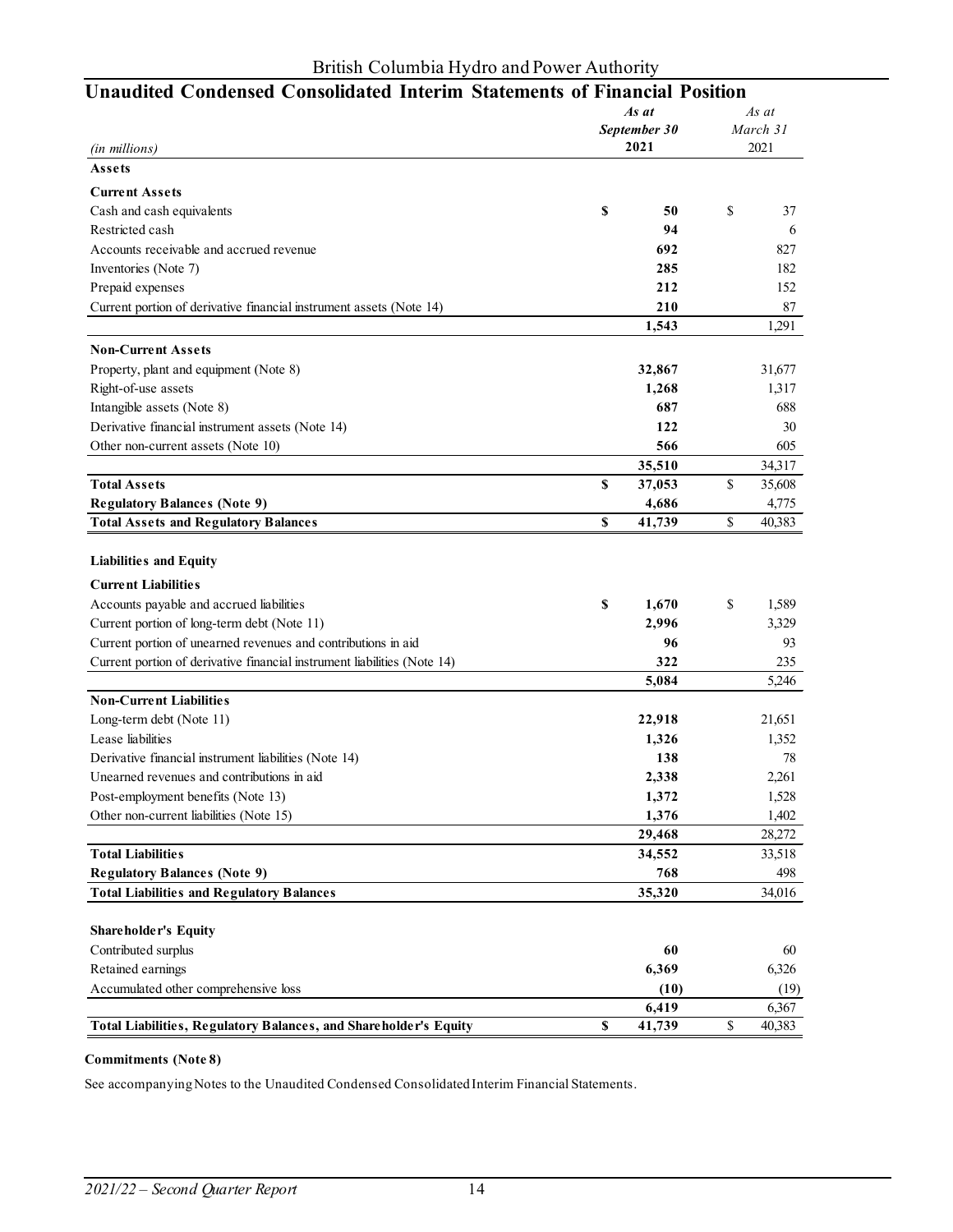# **Unaudited Condensed Consolidated Interim Statements of Changes in Equity**

|                                  | Total |                                             |  |             |               |             |             |         |              |          |   |       |
|----------------------------------|-------|---------------------------------------------|--|-------------|---------------|-------------|-------------|---------|--------------|----------|---|-------|
|                                  |       |                                             |  |             |               | Accumulated |             |         |              |          |   |       |
|                                  |       | Cumulative<br>Other<br>Unrealized           |  |             |               |             |             |         |              |          |   |       |
|                                  |       | Losses on Cash Comprehensive<br>Translation |  |             |               |             | Contributed |         |              | Retained |   |       |
| (in millions)                    |       | Reserve                                     |  | Flow Hedges |               | Loss        |             | Surplus |              | Earnings |   | Total |
| Balance as at April 1, 2020      |       | $\overline{\phantom{a}}$                    |  | $(44)$ \$   |               | $(44)$ \$   |             | 60      | S            | 5,638    | S | 5,654 |
| Comprehensive Income (Loss)      |       | (6)                                         |  | 14          |               | 8           |             |         |              | 10       |   | 18    |
| Balance as at September 30, 2020 |       | (6)                                         |  | (30)        | - \$          | $(36)$ \$   |             | 60      |              | 5,648    | S | 5,672 |
|                                  |       |                                             |  |             |               |             |             |         |              |          |   |       |
| Balance as at April 1, 2021      | S     | $(19)$ \$                                   |  |             | S             | $(19)$ \$   |             | 60      | <sup>S</sup> | 6.326    | S | 6,367 |
| Comprehensive Income             |       | 8                                           |  |             |               | 9           |             |         |              | 43       |   | 52    |
| Balance as at September 30, 2021 | S     | $(11)$ \$                                   |  |             | <sup>\$</sup> | $(10)$ \$   |             | 60      |              | 6,369    | S | 6.419 |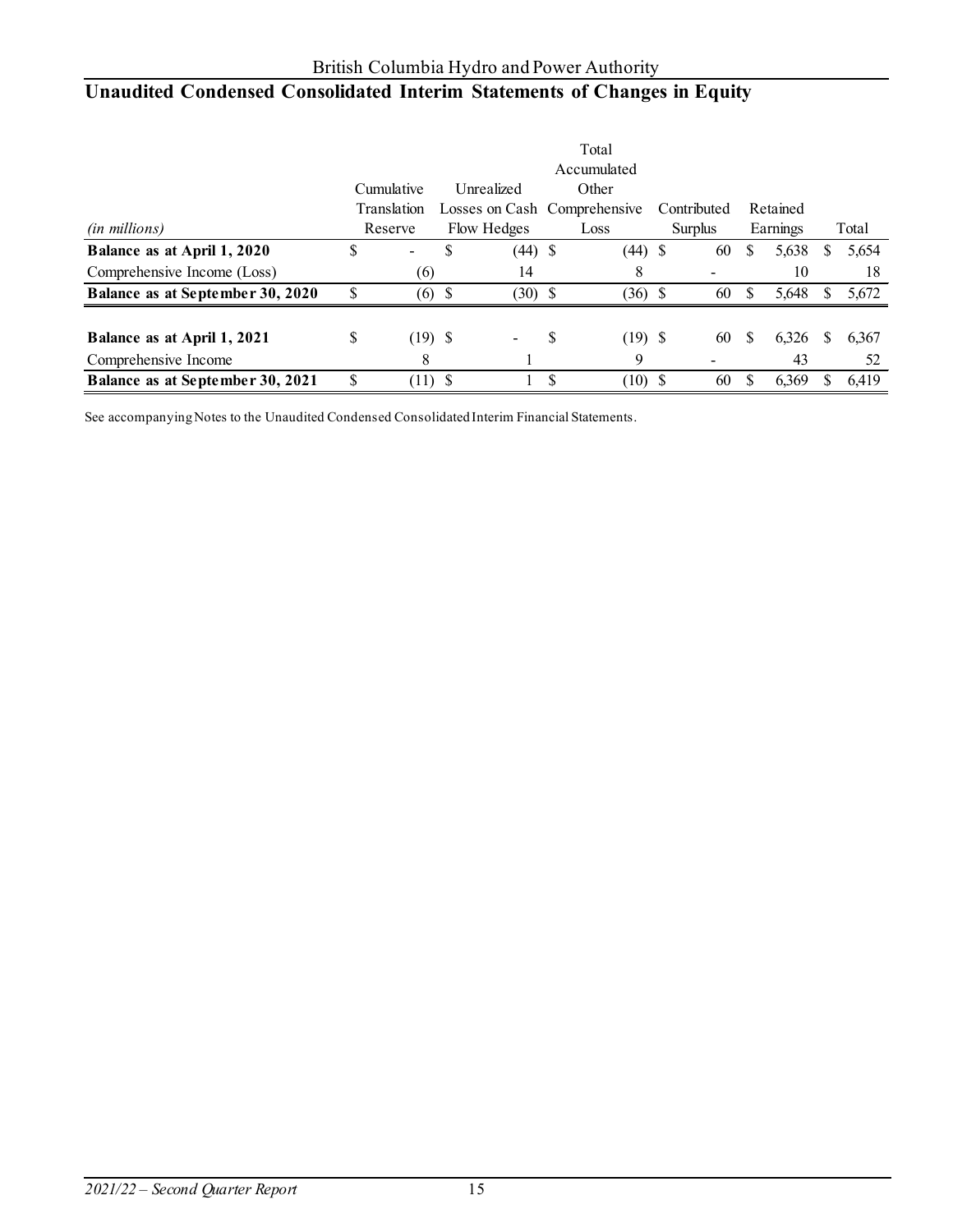| For the six months ended September 30 (in millions)                   | 2021     | 2020      |
|-----------------------------------------------------------------------|----------|-----------|
| <b>Operating Activities</b>                                           |          |           |
| Net income                                                            | \$<br>43 | \$<br>10  |
| Regulatory account transfers (Note 9)                                 | 149      | (174)     |
| Adjustments for non-cash items:                                       |          |           |
| Amortization and depreciation expense (Note 6)                        | 546      | 499       |
| Unrealized losses on derivative financial instruments (Note 14)       | 84       | 157       |
| Post-employment benefit plan expenses                                 | 71       | 63        |
| Interest accrual                                                      | 389      | 432       |
| Other items                                                           | 10       | 39        |
|                                                                       | 1,292    | 1,026     |
| Changes in working capital and other assets and liabilities (Note 16) | (50)     | 103       |
| Interest paid                                                         | (439)    | (470)     |
| Cash provided by operating activities                                 | 803      | 659       |
| <b>Investing Activities</b>                                           |          |           |
| Property, plant and equipment and intangible asset expenditures       | (1,523)  | (1,320)   |
| Cash used in investing activities                                     | (1,523)  | (1,320)   |
| <b>Financing Activities</b>                                           |          |           |
| Long-term debt issued (Note 11)                                       | 1,569    | 2,502     |
| Long-term debt retired (Note 11)                                      | (526)    | (600)     |
| Receipt of revolving borrowings                                       | 4,317    | 4,056     |
| Repayment of revolving borrowings                                     | (4, 422) | (4,873)   |
| Payment of principal portion of lease liability                       | (40)     | (38)      |
| Settlement of hedging derivatives                                     | (150)    | (369)     |
| Other items                                                           | (15)     | (12)      |
| Cash provided by financing activities                                 | 733      | 666       |
| Increase in cash and cash equivalents                                 | 13       | 5         |
| Cash and cash equivalents, beginning of period                        | 37       | 115       |
| Cash and cash equivalents, end of period                              | \$<br>50 | \$<br>120 |

#### British Columbia Hydro and Power Authority **Unaudited Condensed Consolidated Interim Statements of Cash Flows**

**Supplemental Disclosure of Cash Flow Information (Note 16)**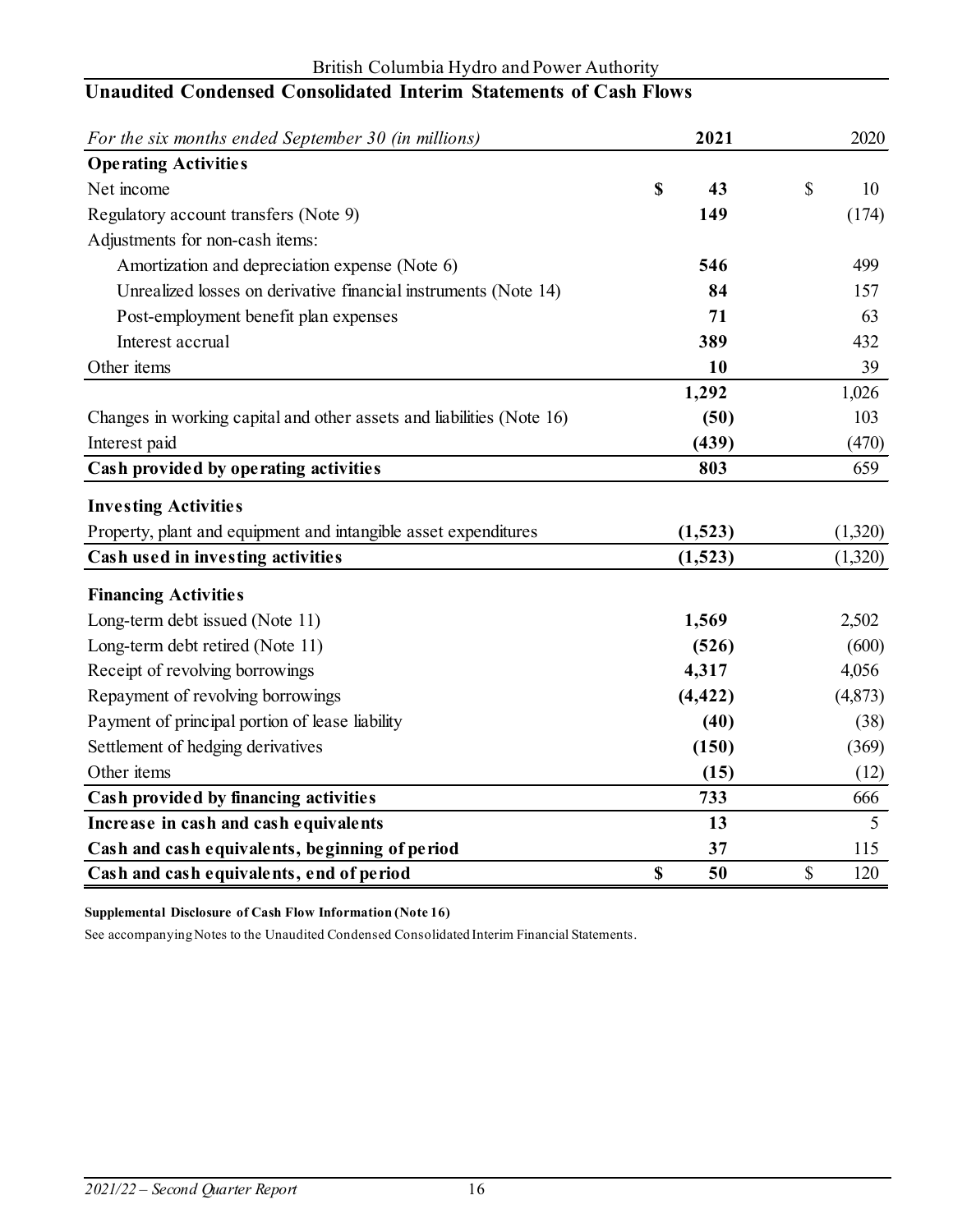### **Note 1: Reporting Entity**

British Columbia Hydro and Power Authority (BC Hydro) was established in 1962 as a Crown Corporation of the Province of British Columbia (the Province) by enactment of the *Hydro and Power Authority Act*. As directed by the *Hydro and Power Authority Act*, BC Hydro's mandate is to generate, manufacture, conserve and supply power. BC Hydro owns and operates electric generation, transmission and distribution facilities in the province of British Columbia. The head office of the Company is 333 Dunsmuir Street, Vancouver, British Columbia.

The condensed consolidated interim financial statements (interim financial statements) of BC Hydro include the accounts of BC Hydro and its principal wholly-owned operating subsidiaries Powerex Corp. (Powerex), and Powertech Labs Inc.(Powertech), (collectively with BC Hydro, the Company). All intercompany transactions and balances are eliminated on consolidation.

### **Note 2: Basis of Presentation**

#### **Basis of Accounting**

These interim financial statements have been prepared by management in accordance with principles of IAS 34, *Interim Financial Reporting* and were prepared using the same accounting policies as described in BC Hydro's 2020/21 Annual Service Plan Report. These interim financial statements should be read in conjunction with the Annual Consolidated Financial Statements and accompanying notes in BC Hydro's 2020/21 Annual Service Plan Report.

Certain amounts in the prior year's comparative figures have been reclassified to conform to the current year's presentation.

These interim financial statements were approved on behalf of the Board of Directors on November 8, 2021.

### **Note 3: Revenue**

The Company disaggregates revenue by revenue type and customer class, which are considered to be the most relevant revenue information for management to consider in allocating resources and evaluating performance.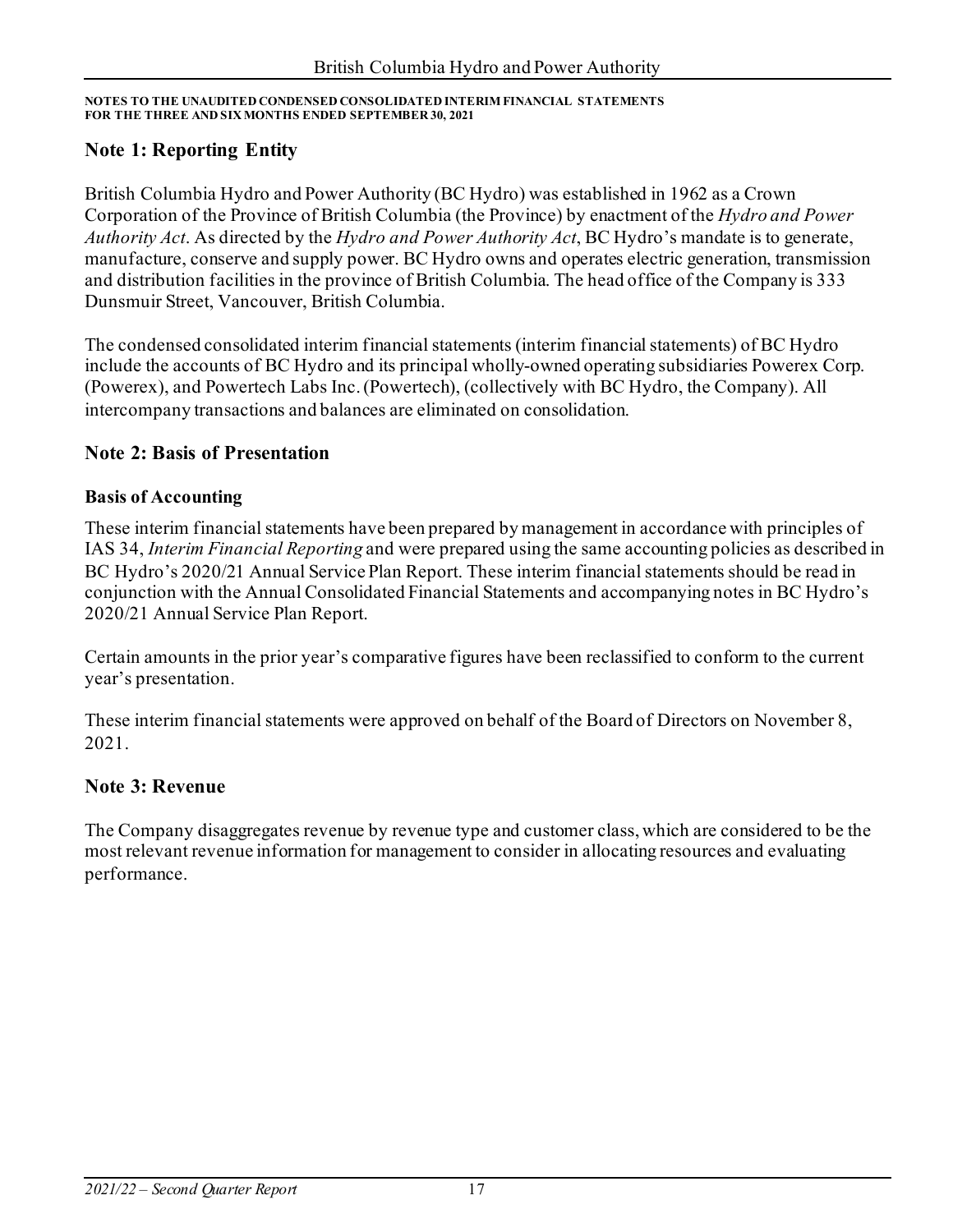|                                 | For the three months<br>ended September 30 |     |               |  | For the six months<br>ended September 30 |  |       |  |  |
|---------------------------------|--------------------------------------------|-----|---------------|--|------------------------------------------|--|-------|--|--|
| (in millions)                   | 2021                                       |     | 2020          |  | 2021                                     |  | 2020  |  |  |
| Domestic                        |                                            |     |               |  |                                          |  |       |  |  |
| Residential                     | \$<br>437                                  | -S  | 416 <b>\$</b> |  | 910 \$                                   |  | 840   |  |  |
| Light industrial and commercial | 471                                        |     | 442           |  | 933                                      |  | 843   |  |  |
| Large industrial                | 213                                        |     | 173           |  | 412                                      |  | 344   |  |  |
| Other sales                     | 109                                        |     | 107           |  | 219                                      |  | 203   |  |  |
| <b>Total Domestic</b>           | 1,230                                      |     | 1,138         |  | 2,474                                    |  | 2,230 |  |  |
| Total Trade <sup>1</sup>        | 565                                        |     | 337           |  | 946                                      |  | 519   |  |  |
| <b>Total Revenue</b>            | \$<br>1,795                                | \$. | 1,475         |  | 3,420                                    |  | 2,749 |  |  |

<sup>1</sup> Includes revenue recognized under IFRS 9, *Financial Instruments* of \$253 million and \$369 million for the three and six months ended September 30, 2021, respectively (2020 - \$177 million and \$237 million, respectively).

### **Note 4: Operating Expenses**

|                                        | For the three months |                      |           |                    | For the six months |  |
|----------------------------------------|----------------------|----------------------|-----------|--------------------|--------------------|--|
|                                        |                      | ended September 30   |           | ended September 30 |                    |  |
| ( <i>in millions</i> )                 |                      | 2021                 | 2020      | 2021               | 2020               |  |
| Electricity and gas purchases          | \$                   | <sup>\$</sup><br>616 | 478<br>-S | 1,107<br>- \$      | 886                |  |
| Water rentals                          |                      | 86                   | 69        | 173                | 139                |  |
| Transmission charges                   |                      | 86                   | 58        | 147                | 109                |  |
| Personnel expenses                     |                      | 167                  | 157       | 361                | 353                |  |
| Materials and external services        |                      | 158                  | 134       | 312                | 269                |  |
| Amortization and depreciation (Note 6) |                      | 264                  | 250       | 546                | 499                |  |
| Grants, taxes and other costs          |                      | 96                   | 152       | 185                | 238                |  |
| Less: Capitalized costs                |                      | (19)                 | (18)      | (38)               | (34)               |  |
|                                        | \$                   | 1,454                | 1,280     | 2,793<br>\$.       | 2,459              |  |

### **Note 5: Finance Charges**

|                                                                   | For the three months<br>ended September 30 |           |      | For the six months |       |  |  |
|-------------------------------------------------------------------|--------------------------------------------|-----------|------|--------------------|-------|--|--|
|                                                                   |                                            |           |      |                    |       |  |  |
| <i>(in millions)</i>                                              |                                            | 2021      | 2020 | 2021               | 2020  |  |  |
| Interest on long-term debt                                        | S                                          | 194<br>-8 | 214  | 389<br>S           | 432   |  |  |
| Interest on lease liabilities                                     |                                            | 11        | 12   | 23                 | 24    |  |  |
| Interest on defined benefit plan obligations                      |                                            | 14        | 16   | 28                 | 32    |  |  |
| Mark-to-market losses (gains) on derivative financial instruments |                                            | (70)      | (39) | 100                | 70    |  |  |
| Capitalized interest                                              |                                            | (63)      | (58) | (124)              | (112) |  |  |
| Other                                                             |                                            | 20        | Q    | 19                 | 8     |  |  |
|                                                                   |                                            | 106       | 154  | 435                | 454   |  |  |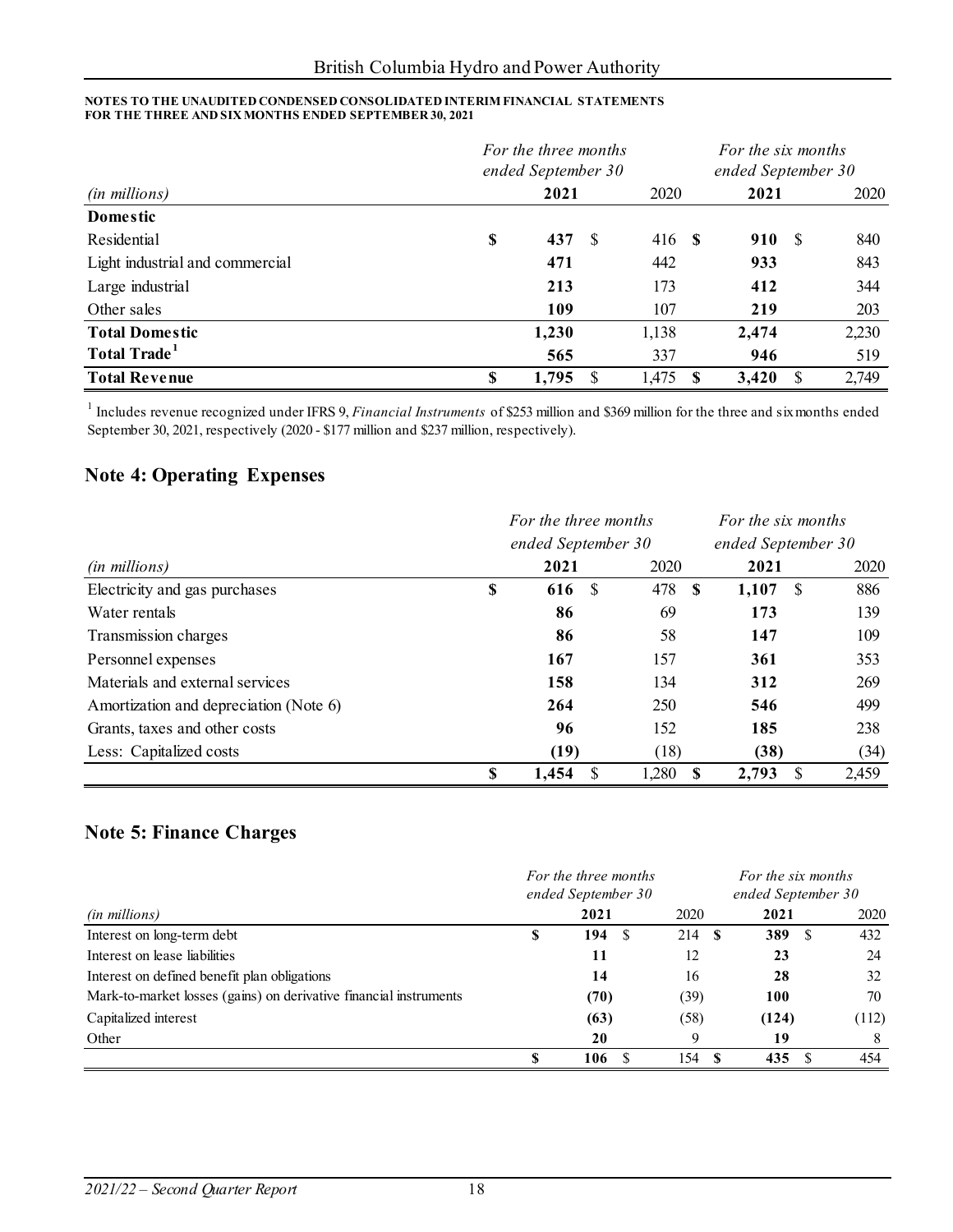#### **Note 6: Amortization and Depreciation**

|                                               | For the three months |                    |  | For the six months |                    |  |      |
|-----------------------------------------------|----------------------|--------------------|--|--------------------|--------------------|--|------|
|                                               |                      | ended September 30 |  |                    | ended September 30 |  |      |
| <i>(in millions)</i>                          |                      | 2021               |  | 2020               | 2021               |  | 2020 |
| Depreciation of property, plant and equipment |                      | 217                |  | 207                | 452                |  | 412  |
| Depreciation of right-of-use assets           |                      | 24                 |  | 23                 | 48                 |  | 47   |
| Amortization of intangible assets             |                      | 23                 |  | 20                 | 46                 |  | 40   |
|                                               |                      | 264                |  | 250                | 546                |  | 499  |

#### **Note 7: Inventories**

| <i>(in millions)</i>            | As at<br>September 30<br>2021 |     | As at<br>March 31<br>2021 |
|---------------------------------|-------------------------------|-----|---------------------------|
| Materials and supplies          |                               | 183 | 178                       |
| Natural gas trading inventories |                               | 102 |                           |
|                                 |                               | 285 | 182                       |

### **Note 8: Property, Plant and Equipment and Intangible Assets**

Property, plant and equipment and intangible asset additions, before contributions in aid of construction, for the three and six months ended September 30, 2021 were \$816 million and \$1.70 billion, respectively (2020 - \$854 million and \$1.55 billion, respectively).

As of September 30, 2021, the Company had contractual commitments to spend \$2.08 billion on major property, plant and equipment projects (for individual projects greater than \$50 million).

### **Note 9: Rate Regulation**

The BC Utilities Commission (BCUC) issued its decision (Decision) on BC Hydro's Fiscal 2022 Revenue Requirements Application on June 17, 2021. In its Decision, the BCUC included three compliance directives impacting rates, which resulted in a Fiscal 2022 net bill increase of 1.00 per cent rather than the 1.16 per cent increase requested in the application. The BCUC Decision directed BC Hydro to establish a new Depreciation Study regulatory account and approved the closure of the Rock Bay Remediation regulatory account. As a result of the Decision, BC Hydro requested a new Low Carbon Fuel Credits Variance regulatory account in the Fiscal 2022 Revenue Requirements Application Compliance Filing. The financial impact of the Decision has been incorporated in these financial statements.

In August 2021, BC Hydro applied for BCUC approval of a new Mandatory Reliability Standards Costs regulatory account. The financial impact of the new Mandatory Reliability Standards Costs regulatory account request has been incorporated in these financial statements in accordance with the Company's rate regulation accounting policy, whereby BC Hydro defers amounts in advance of a final decision on the application by the BCUC based on management's estimate on the probability of acceptance and recovery in future rates.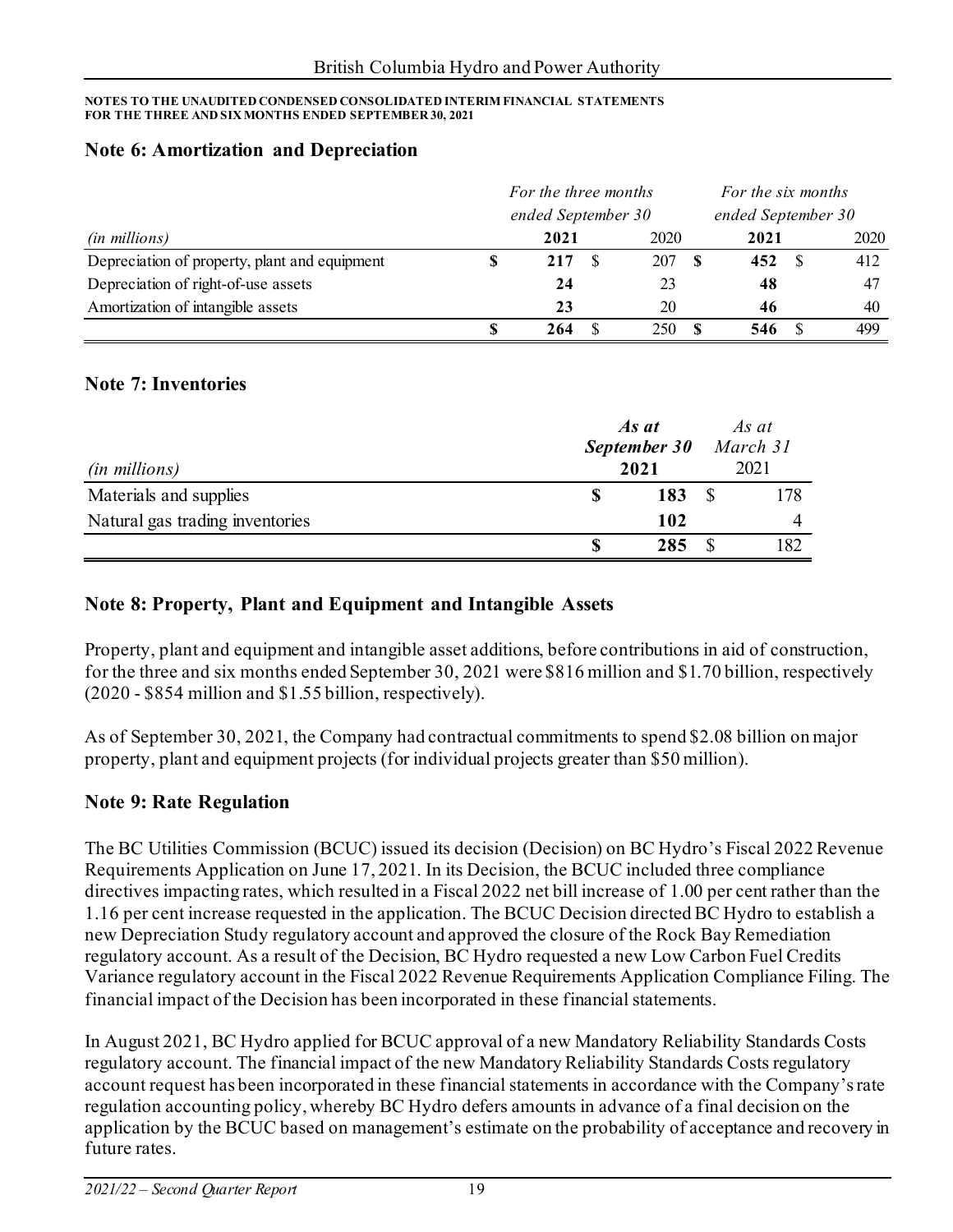The Low Carbon Fuel Credits Variance, Depreciation Study and Mandatory Reliability Standards Costs regulatory accounts were included within other regulatory accounts – assets in the table below.

#### *Regulatory Accounts*

The Company has established various regulatory accounts through rate regulation and with the approval of the BCUC. In the absence of rate regulation, these amounts would be reflected in total comprehensive income. The net movement in regulatory balances related to total comprehensive income is as follows:

|                                                                      | For the three months |            | For the six months |      |  |
|----------------------------------------------------------------------|----------------------|------------|--------------------|------|--|
|                                                                      | ended September 30   |            | ended September 30 |      |  |
| (in millions)                                                        | 2021                 | 2020       | 2021               | 2020 |  |
| Net increase (decrease) in regulatory balances related to net income | $(202)$ \$           | $(37)$ \$  | $(149)$ \$         | 174  |  |
| Net increase (decrease) in regulatory balances related to OCI        | (200)                | (95)       | (210)              | 537  |  |
|                                                                      | $(402)$ \$           | $(132)$ \$ | (359) S            | 711  |  |

For each regulatory account, the amount reflected in the Net Change column in the following table represents the impact on comprehensive income for the applicable year. Under rate regulated accounting, a net decrease in a regulatory asset or a net increase in a regulatory liability results in a decrease to comprehensive income.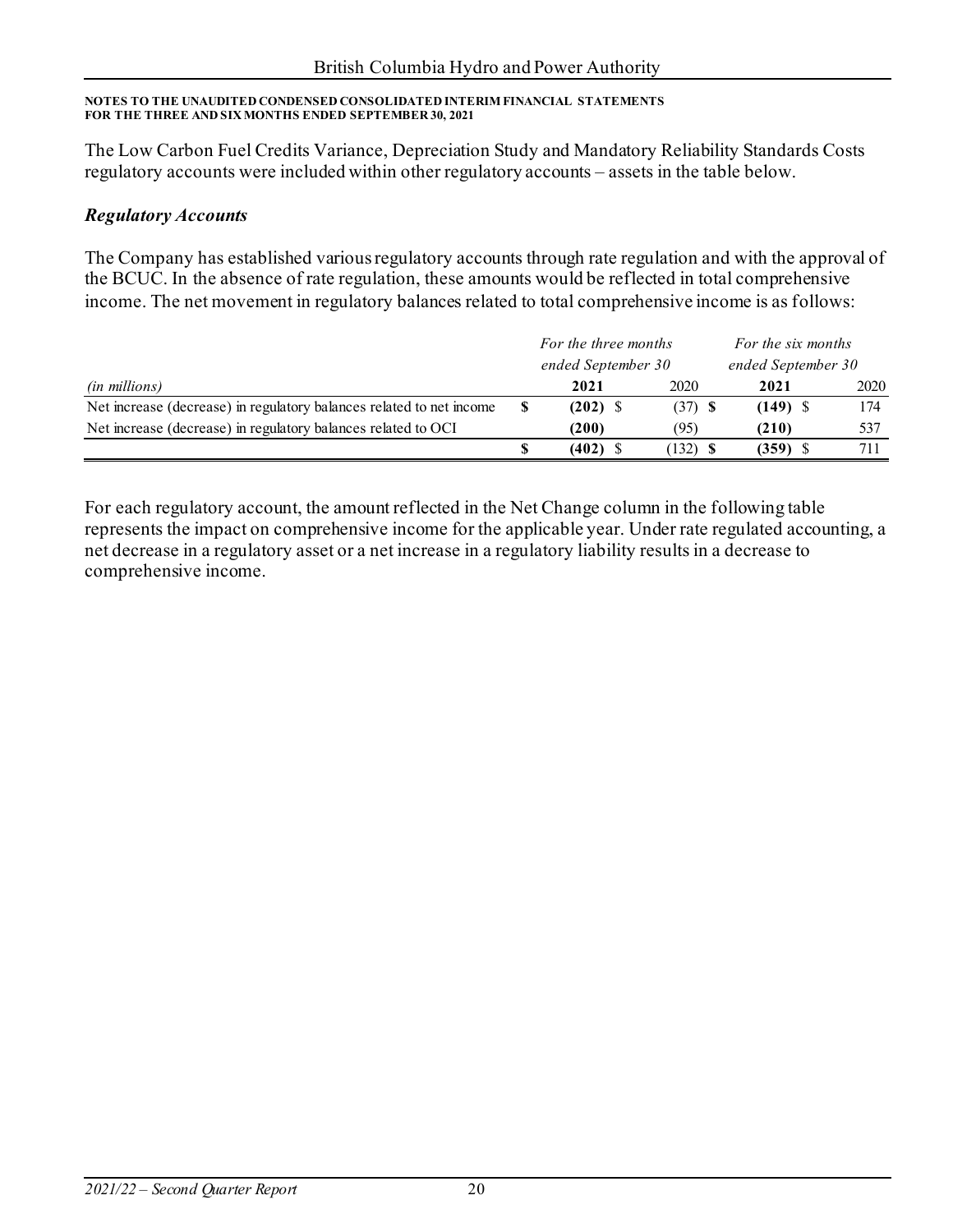| (in millions)                       | As at<br>April 1<br>2021 | <b>Addition</b><br>(Reduction) | Interest <sup>1</sup>         | Amortization     | Net<br>Change <sup>2</sup> | As at<br>September 30<br>2021      |
|-------------------------------------|--------------------------|--------------------------------|-------------------------------|------------------|----------------------------|------------------------------------|
| <b>Regulatory Assets</b>            |                          |                                |                               |                  |                            |                                    |
| Heritage Deferral                   | $\mathbb{S}$<br>65       | $\mathcal{S}$<br>13            | <sup>\$</sup><br>$\mathbf{1}$ | \$               | \$<br>14                   | $\mathbf S$<br>79                  |
| Load Variance                       | 110                      | (44)                           | 1                             |                  | (43)                       | 67                                 |
| Demand-Side Management              | 881                      | 33                             |                               | (53)             | (20)                       | 861                                |
| Debt Management                     | 449                      | 98                             |                               | (5)              | 93                         | 542                                |
| First Nations Provisions & Costs    | 486                      | 5                              | $\mathbf{1}$                  | (17)             | (11)                       | 475                                |
| Non-Current Pension Costs           | 114                      | (66)                           |                               | (48)             | (114)                      |                                    |
| Site C                              | 523                      | 1                              | 8                             |                  | 9                          | 532                                |
| <b>CIA</b> Amortization             | 73                       | (2)                            |                               |                  | (2)                        | 71                                 |
| Environmental Provisions & Costs    | 294                      | 9                              |                               | (29)             | (20)                       | 274                                |
| Smart Metering & Infrastructure     | 173                      |                                | 3                             | (14)             | (11)                       | 162                                |
| <b>IFRS</b> Pension                 | 421                      |                                |                               | (20)             | (20)                       | 401                                |
| IFRS Property, Plant & Equipment    | 1,070                    |                                |                               | (15)             | (15)                       | 1,055                              |
| <b>Real Property Sales</b>          | 46                       |                                | 1                             |                  | 1                          | 47                                 |
| Other Regulatory Accounts           | 70                       | 54                             | 1                             | (5)              | 50                         | 120                                |
| <b>Total Regulatory Assets</b>      | 4,775                    | 101                            | 16                            | (206)            | (89)                       | 4,686                              |
| <b>Regulatory Liabilities</b>       |                          |                                |                               |                  |                            |                                    |
| Non-Heritage Deferral               | 153                      | 16                             | 2                             |                  | 18                         | 171                                |
| Trade Income Deferral               | 227                      | 177                            | 5                             |                  | 182                        | 409                                |
| <b>Non-Current Pensions Costs</b>   |                          | 103                            |                               | 9                | 112                        | 112                                |
| <b>Total Finance Charges</b>        | 61                       | (13)                           |                               | (37)             | (50)                       | 11                                 |
| Other Regulatory Accounts           | 57                       | 20                             | $\mathbf{1}$                  | (13)             | 8                          | 65                                 |
| <b>Total Regulatory Liabilities</b> | 498                      | 303                            | $8\,$                         | (41)             | 270                        | 768                                |
| <b>Net Regulatory Asset</b>         | 4,277<br>$\mathbb{S}$    | $\mathbb{S}$<br>(202)          | 8<br>$\mathcal{S}$            | \$<br>$(165)$ \$ | (359)                      | $\boldsymbol{\mathsf{S}}$<br>3,918 |

<sup>1</sup>As permitted by the BCUC, interest charges were accrued to certain regulatory balances at a rate of 3.1 per cent for the six

months ended September 30, 2021 (2020 – 3.6 per cent) at the Company's weighted a verage cost of debt.<br><sup>2</sup> Net Change is comprised of a net decrease to net income of \$149 million (2020 – \$174 million net decrease to net l net decrease to other comprehensive income of \$210 million (2020 – \$537 million net decrease to other comprehensive loss).

There were no significant changes to the remaining recovery/reversal periods for the six months ended September 30, 2021. For the remaining recovery/reversal period, please refer to Note 15 – Rate Regulation in the Company's 2020/21 Annual Service Plan Report.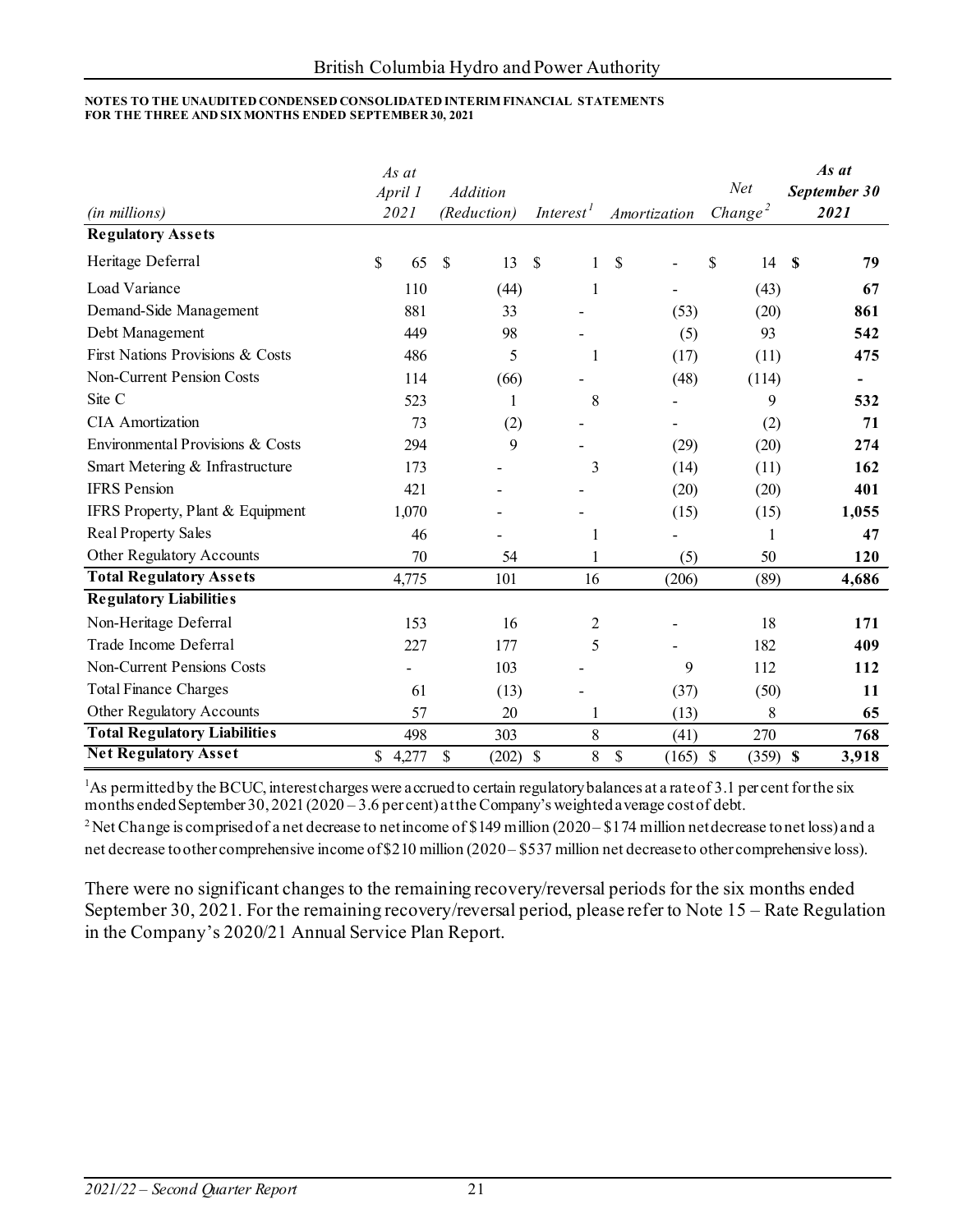#### **Note 10: Other Non-Current Assets**

| <i>(in millions)</i>                |    | As at<br>September 30<br>2021 |      | As at<br>March 31<br>2021 |
|-------------------------------------|----|-------------------------------|------|---------------------------|
| Non-current receivables             | \$ | 122                           | - \$ | 138                       |
| Sinking funds                       |    | 209                           |      | 203                       |
| Non-current Site C prepaid expenses |    | 222                           |      | 253                       |
| Other                               |    | 13                            |      |                           |
|                                     | S  | 566                           |      | 605                       |

Included in the non-current receivables balance are \$112 million of receivables (March 31, 2021 - \$122 million) attributable to other contributions receivable from a vendor to aid in the construction of a transmission system.

### **Note 11: Long-Term Debt and Debt Management**

The Company's debt comprises bonds and revolving borrowings obtained under an agreement with the Province.

The Company has a commercial paper borrowing program with the Province which is limited to \$4.50 billion, and is included in revolving borrowings. At September 30, 2021, the outstanding amount under the borrowing program was \$2.70 billion (March 31, 2021 - \$2.80 billion).

For the three months ended September 30, 2021, the Company issued bonds for net proceeds of \$917 million (2020 - \$1.23 billion) and a par value of \$900 million (2020 - \$1.08 billion), a weighted average effective interest rate of 2.3 per cent (2020 - 1.5 per cent) and a weighted average term to maturity of 23.8 years (2020 - 17.2 years). For the six months ended September 30, 2021, the Company issued bonds for net proceeds of \$1.57 billion (2020 - \$2.50 billion) and a par value of \$1.58 billion (2020 - \$2.20 billion), a weighted average effective interest rate of 2.4 per cent (2020 - 1.6 per cent) and a weighted average term to maturity of 21.6 years (2020 - 18.1 years).

For the three months ended September 30, 2021, the Company redeemed bonds with a par value of \$nil million (2020 – \$600 million). For the six months ended September 30, 2021, the Company redeemed bonds with a par value of \$526 million (2020 - \$600 million).

### **Note 12: Capital Management**

Orders in Council from the Province establish the basis for determining the Company's equity for regulatory purposes, as well as the annual payment to the Province (see below). Capital requirements are consequently managed through the retention of equity subsequent to the payment to the Province. For this purpose, the applicable Order in Council defines debt as revolving borrowings and interest-bearing borrowings less investments held in sinking funds and cash and cash equivalents. Equity comprises retained earnings, accumulated other comprehensive loss, and contributed surplus. The Company monitors its capital structure on the basis of its debt to equity ratio.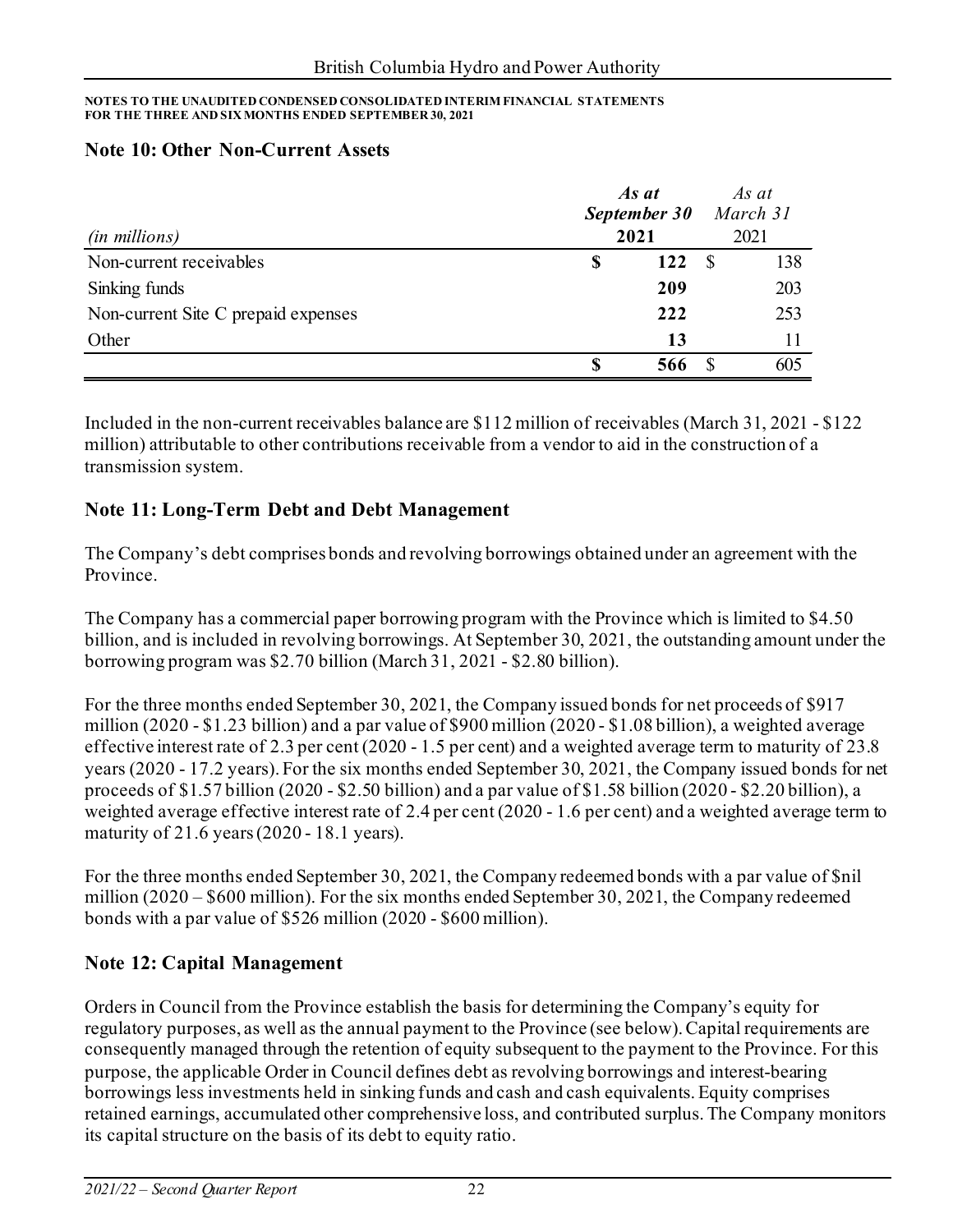During the six months ended September 30, 2021, there were no changes in the approach to capital management.

The debt to equity ratio at September 30, 2021, and March 31, 2021 was as follows:

|                                      |              | As at  |          |        |  |
|--------------------------------------|--------------|--------|----------|--------|--|
|                                      | September 30 |        | March 31 |        |  |
| (in millions)                        |              | 2021   |          | 2021   |  |
| Total debt, net of sinking funds     | \$           | 25,705 | \$       | 24,777 |  |
| Less: Cash and cash equivalents      |              | (50)   |          | (37)   |  |
| <b>Net Debt</b>                      | \$           | 25,655 | \$       | 24,740 |  |
|                                      |              |        |          |        |  |
| Retained earnings                    | \$           | 6,369  | \$       | 6,326  |  |
| Contributed surplus                  |              | 60     |          | 60     |  |
| Accumulated other comprehensive loss |              | (10)   |          | (19)   |  |
| <b>Total Equity</b>                  | S            | 6,419  | \$       | 6,367  |  |
| <b>Net Debt to Equity Ratio</b>      |              | 80:20  |          | 80:20  |  |

#### *Dividend Payment to the Province*

In accordance with Order in Council No. 095/2014 from the Province, for the year ended March 31, 2018 and subsequent years, the payment to the Province was reduced by \$100 million per year based on the payment in the immediate preceding fiscal year until it reached zero and will remain at zero until BC Hydro achieves a 60:40 debt to equity ratio.

As a result, there was no payment to the Province for the year ended March 31, 2021 and no payment is expected for the year ended March 31, 2022.

### **Note 13: Post-Employment Benefits**

The expense recognized for the Company's defined benefit plans prior to any capitalization of employment costs attributable to property, plant and equipment and intangible asset additions for the three and six months ended September 30, 2021 was \$51 million and \$102 million, respectively (2020 - \$46 million and \$93 million, respectively).

Company contributions to the registered defined benefit pension plans for the three and six months ended September 30, 2021 were \$13 million and \$26 million, respectively (2020 - \$13 million and \$25 million, respectively).

The plan remeasurements used a discount rate of 3.49 per cent as at September 30, 2021 (September 30,  $2020 - 2.79$  per cent) and a rate of return on plan assets of 6.51 per cent as at September 30, 2021 (September 30, 2020 - 10.43 per cent).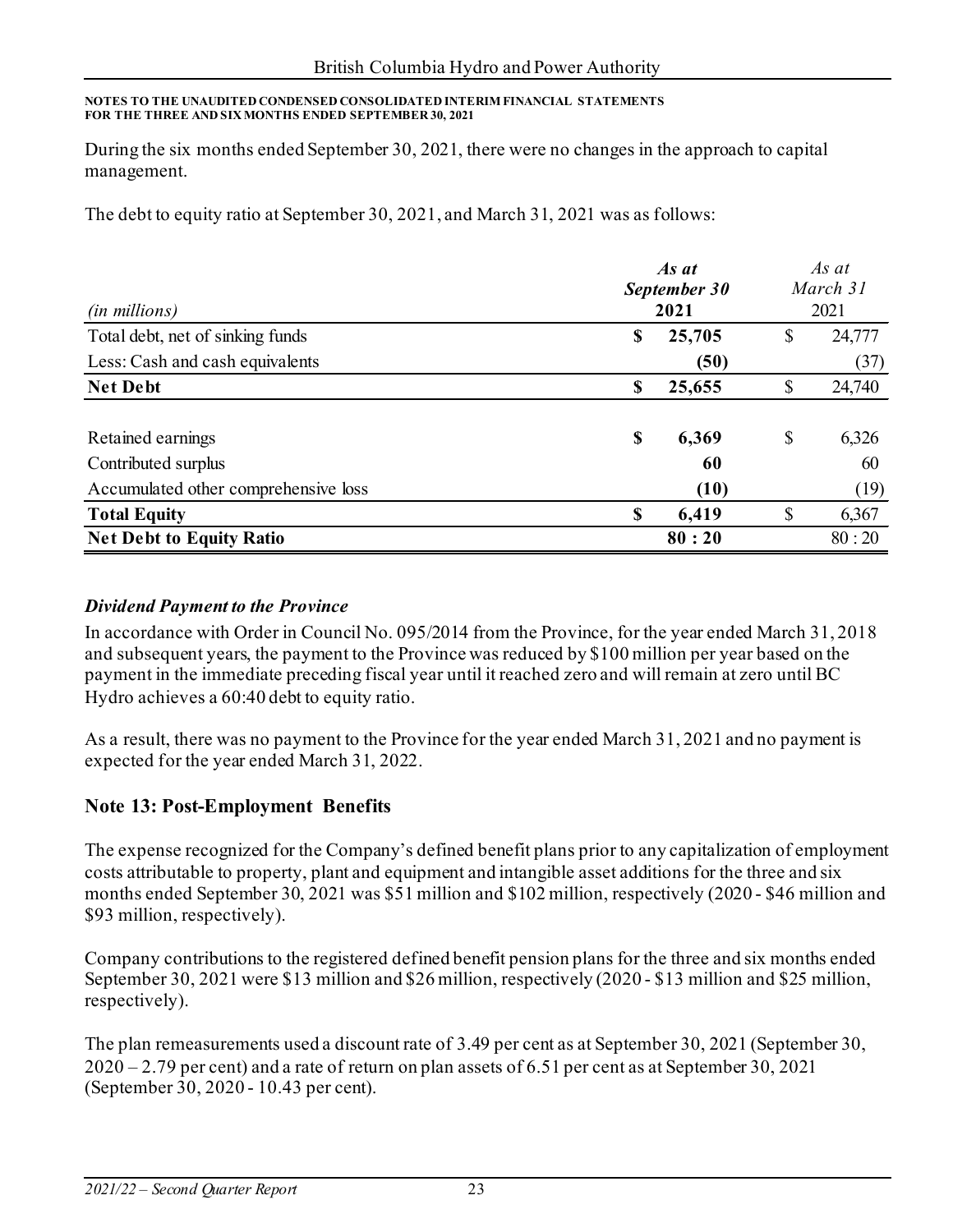#### **Note 14: Financial Instruments**

#### *Categories of Financial Instruments*

The following table provides a comparison of carrying values and fair values for non-derivative financial instruments as at September 30, 2021, and March 31, 2021:

|                                                            | September 30, 2021 |               |              | March 31, 2021 |          |               |            |
|------------------------------------------------------------|--------------------|---------------|--------------|----------------|----------|---------------|------------|
|                                                            | Carrying           |               | Fair         |                | Carrying |               |            |
| (in millions)                                              | <b>Value</b>       |               | <b>Value</b> |                | Value    |               | Fair Value |
| <b>Fair Value Through Profit or Loss (FVTPL):</b>          |                    |               |              |                |          |               |            |
| Cash equivalents - short-term investments                  | \$<br>50           | <sup>\$</sup> | 50           | \$             | 34       | $\mathcal{S}$ | 34         |
| <b>Amortized Cost:</b>                                     |                    |               |              |                |          |               |            |
| Cash                                                       |                    |               |              |                | 3        |               | 3          |
| Restricted cash                                            | 94                 |               | 94           |                | 6        |               | 6          |
| Accounts receivable and accrued revenue                    | 692                |               | 692          |                | 827      |               | 827        |
| Non-current receivables                                    | 122                |               | 136          |                | 138      |               | 153        |
| Sinking funds                                              | 209                |               | 236          |                | 203      |               | 233        |
| Accounts payable and accrued liabilities                   | (1,670)            |               | (1,670)      |                | (1,589)  |               | (1,589)    |
| Revolving borrowings                                       | (2,697)            |               | (2,697)      |                | (2,803)  |               | (2,803)    |
| Long-term debt (including current portion due in one year) | (23, 217)          |               | (25, 616)    |                | (22,177) |               | (24, 548)  |
| First Nations liabilities (non-current portion)            | (396)              |               | (772)        |                | (404)    |               | (741)      |
| Lease liabilities (non-current portion)                    | (1,326)            |               | (1,326)      |                | (1,352)  |               | (1,352)    |
| Other liabilities                                          | (423)              |               | (431)        |                | (424)    |               | (436)      |

When the carrying value differs from fair value, the fair values of non-derivative financial instruments would be classified as Level 2 of the fair value hierarchy. The carrying value of cash equivalents, restricted cash, accounts receivable and accrued revenue, accounts payable and accrued liabilities, and revolving borrowings approximates fair value due to the short duration of these financial instruments.

#### *Hedges*

The following foreign currency contracts under hedge accounting were in place at September 30, 2021 in a net asset position of \$18 million (March 31, 2021 – net asset \$16 million). Such contracts are used to hedge the principal on US\$ denominated long-term debt and the principal and coupon payments on Euro $\epsilon$ denominated long-term debt for which hedge accounting has been applied. The hedging instruments are effective in offsetting changes in the cash flows of the hedged item attributed to the hedged risk. The main source of hedge ineffectiveness in these hedges is credit risk.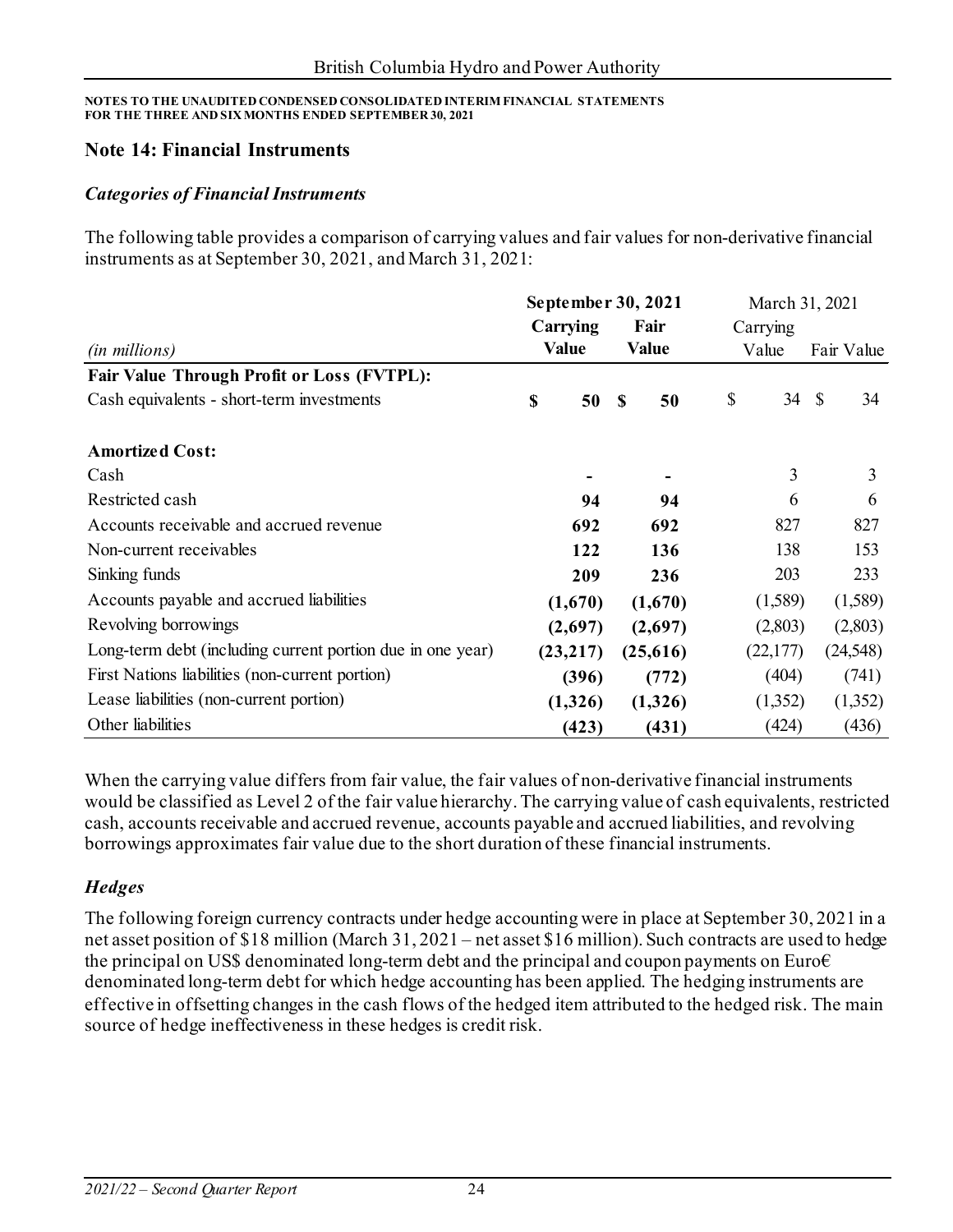| (\$ amounts in millions)                                  | September 30,<br>2021 | March 31,<br>2021 |
|-----------------------------------------------------------|-----------------------|-------------------|
| <b>Cross-Currency Hedging Swaps</b>                       |                       |                   |
| EURO $\epsilon$ to CAD\$ - notional amount <sup>1</sup>   | €<br>402              | €<br>402          |
| EURO $\epsilon$ to CAD\$ - weighted average contract rate | 1.47                  | 1.47              |
| Weighted remaining term                                   | 6 years               | 7 years           |
| <b>Foreign Currency Hedging Forwards</b>                  |                       |                   |
| US\$ to CAD\$ - notional amount <sup>1</sup>              | US\$<br>573           | US\$<br>573       |
| US\$ to CAD\$ - weighted average contract rate            | 1.25                  | 1.25              |
| Weighted remaining term                                   | 9 years               | 9 years           |

<sup>1</sup>Notional amount for a derivative instrument is defined as the contractual amount on which payments are calculated.

The fair value of derivative instruments designated and not designated as hedges, was as follows:

|                                                                                                            | September 30,     |       | March 31,  |       |  |
|------------------------------------------------------------------------------------------------------------|-------------------|-------|------------|-------|--|
|                                                                                                            |                   | 2021  | 2021       |       |  |
| (in millions)                                                                                              | <b>Fair Value</b> |       | Fair Value |       |  |
| <b>Designated Derivative Instruments Used to Hedge Risk</b>                                                |                   |       |            |       |  |
| <b>Associated with Long-term Debt:</b>                                                                     |                   |       |            |       |  |
| Foreign currency contract assets (cash flow hedges for US\$ denominated<br>long-term debt)                 | \$                | 23    | \$         | 16    |  |
| Foreign currency contract liabilities (cash flow hedges for US\$<br>denominated long-term debt)            |                   | (3)   |            | (6)   |  |
| Foreign currency contract assets (cash flow hedges for EURO $\epsilon$<br>denominated long-term debt)      |                   | 3     |            | 11    |  |
| Foreign currency contract liabilities (cash flow hedges for EURO $\epsilon$<br>denominated long-term debt) |                   | (5)   |            | (5)   |  |
|                                                                                                            |                   | 18    |            | 16    |  |
| <b>Non-Designated Derivative Instruments:</b>                                                              |                   |       |            |       |  |
| Interest rate contract assets                                                                              |                   | 52    |            |       |  |
| Interest rate contract liabilities                                                                         |                   | (125) |            | (125) |  |
| Foreign currency contract assets (liabilities)                                                             |                   | 32    |            | (36)  |  |
| Commodity derivative assets                                                                                |                   | 222   |            | 88    |  |
| Commodity derivative liabilities                                                                           |                   | (327) |            | (139) |  |
|                                                                                                            |                   | (146) |            | (212) |  |
| Net liability                                                                                              | \$                | (128) | \$         | (196) |  |

The carrying value of derivative instruments designated and not designated as hedges was the same as the fair value.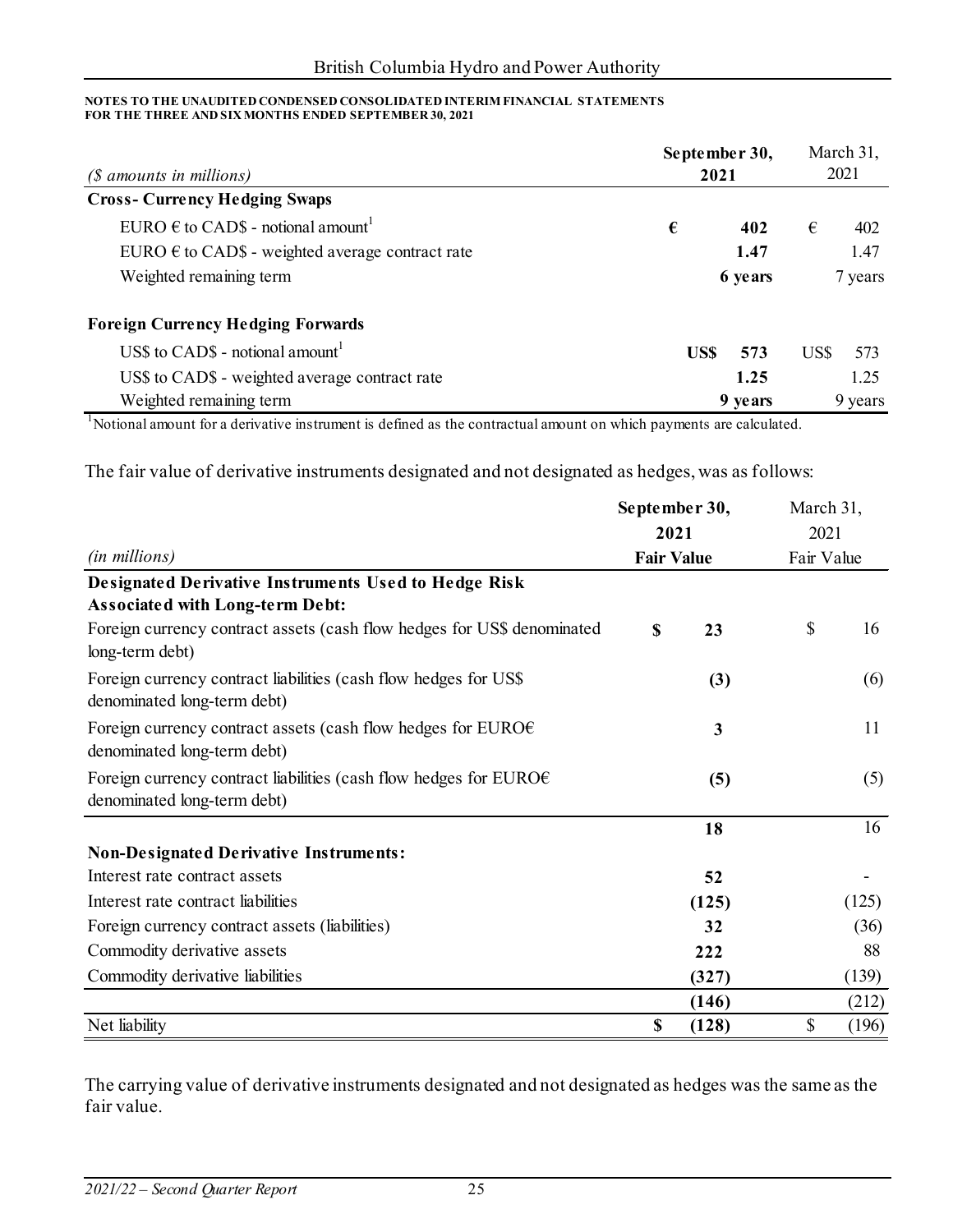|                                                                | September 30, | March 31,<br>2021 |   |       |
|----------------------------------------------------------------|---------------|-------------------|---|-------|
| <i>(in millions)</i>                                           | 2021          |                   |   |       |
| Current portion of derivative financial instrument assets      |               | 210               | P | 87    |
| Current portion of derivative financial instrument liabilities |               | (322)             |   | (235) |
| Derivative financial instrument assets, non-current            |               | 122               |   | 30    |
| Derivative financial instrument liabilities, non-current       |               | (138)             |   | (78)  |
| Net liability                                                  |               | (128)             |   | (196) |

The derivatives are represented on the statement of financial position as follows:

Designated cash flow hedges for the three and six months ended September 30, 2021 had gains of \$15 million and \$2 million, respectively (2020 – losses of \$5 million and \$24 million, respectively). The effective portion was recognized in other comprehensive income and the ineffective portion was recognized in finance charges. For the three and six months ended September 30, 2021, \$16 million and \$5 million, respectively (2020 - \$nil million and \$39 million, respectively) was reclassified from other comprehensive income and reported in net income, offsetting net foreign exchange losses and gains, respectively (2020 - gains) recorded in the period.

For outstanding interest rate contracts not designated as hedges with an aggregate notional principal of \$3.45 billion (March 31, 2021 – \$3.23 billion), used to economically hedge the interest rates on future debt issuances, there was a \$92 million increase and a \$21 million decrease, respectively (2020 - \$46 million increase and \$16 million decrease, respectively) in the fair value of these contracts for the three and six months ended September 30, 2021. For interest rate contracts associated with debt issued, there was a \$19 million and \$77 million decrease, respectively (2020 - \$6 million and \$55 million decrease, respectively) in the fair value of contracts that settled during the three and six months ended September 30, 2021. The net decrease for the six months ended September 30, 2021 of \$98 million (2020 - \$71 million decrease) in the fair value of these interest rate contracts was transferred to the Debt Management Regulatory Account which had a net asset balance of \$542 million as at September 30, 2021.

Foreign currency contracts for cash management purposes not designated as hedges, for the three and six months ended September 30, 2021, had a gain of \$2 million and \$2 million, respectively (2020 – loss of \$1 million and \$1 million, respectively) recognized in finance charges. Foreign currency contracts associated with US\$ revolving borrowings not designated as hedges, for the three and six months ended September 30, 2021, had gains of \$54 million and \$30 million, respectively (2020 – losses of \$29 million and \$70 million, respectively) recognized in finance charges. These economic hedges offset \$54 million and \$30 million of foreign exchange revaluation losses, respectively (2020 – \$29 million and \$71 million of foreign exchange revaluation gains, respectively) recorded in finance charges with respect to US\$ revolving borrowings for the three and six months ended September 30, 2021.

For commodity derivatives not designated as hedges, net gains of \$233 million and \$341 million, respectively (2020 – net gains of \$177 million and \$234 million, respectively) was recorded in trade revenue for the three and six months ended September 30, 2021.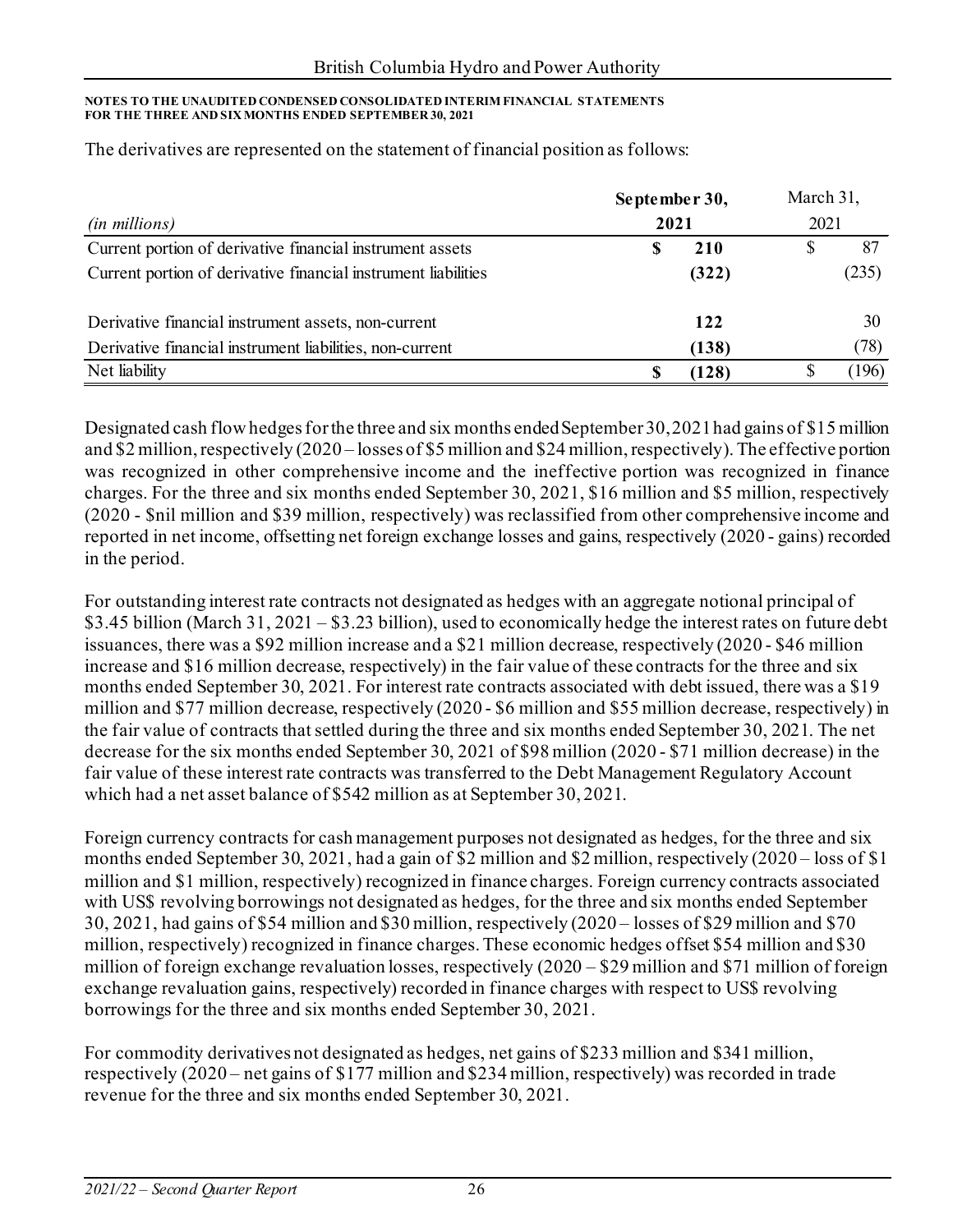#### *Inception Gains and Losses*

Changes in deferred inception gains and losses are as follows:

|                                                   |  | For the three months | For the six months |            |                    |  |      |
|---------------------------------------------------|--|----------------------|--------------------|------------|--------------------|--|------|
|                                                   |  | ended September 30   |                    |            | ended September 30 |  |      |
| <i>(in millions)</i>                              |  | 2021                 |                    | 2020       | 2021               |  | 2020 |
| Deferred inception gains, beginning of the period |  | 30                   | P                  | 2 <b>S</b> | 40                 |  |      |
| New transactions                                  |  |                      |                    |            | 24                 |  |      |
| Amortization                                      |  | (40)                 |                    |            | (57)               |  | (11) |
| Deferred inception gains, end of the period       |  |                      |                    |            |                    |  |      |

In some instances, a difference may arise between the fair value of a financial instrument at initial recognition, as defined by its transaction price, and the fair value calculated by a valuation technique or model (inception gain or loss). In addition, the Company's inception gain or loss on a contract may arise as a result of embedded derivatives which are recorded at fair value, with the remainder of the contract recorded on an accrual basis. In these circumstances, the unrealized inception gain or loss is not recognized in income immediately, but is deferred and amortized into income over the full term of the underlying financial instrument.

#### **Credit Risk**

As a result of the COVID-19 pandemic and material disruptions to businesses and the economy, the Company is exposed to credit risk due to customers not being able to pay their electricity bills when due.

#### *Domestic Electricity Receivables*

A customer application and a credit check are required prior to initiation of services. For customers with no BC Hydro credit history, the Company ensures accounts are secured either by a credit bureau check, a cash security deposit, or a credit reference letter.

The value of the current domestic and trade accounts receivable, by age and the related provision for doubtful accounts are presented in the following table:

#### *Current Domestic and Trade Accounts Receivable Net of Allowance for Doubtful Accounts*

|                                       | September 30, |    |      |
|---------------------------------------|---------------|----|------|
| (in millions)                         | 2021          |    | 2021 |
| Current                               | \$<br>374     | \$ | 440  |
| Past due (30-59 days)                 | 18            |    | 22   |
| Past due (60-89 days)                 | 4             |    | 6    |
| Past due (More than 90 days)          | 5             |    |      |
|                                       | 401           |    | 475  |
| Less: Allowance for doubtful accounts | (6)           |    | (6)  |
|                                       | \$<br>395     | S  | 469  |

At the end of each period, a review of the provision for doubtful accounts is performed. It is an assessment of the expected lifetime credit losses of accounts receivable at the statement of financial position date. The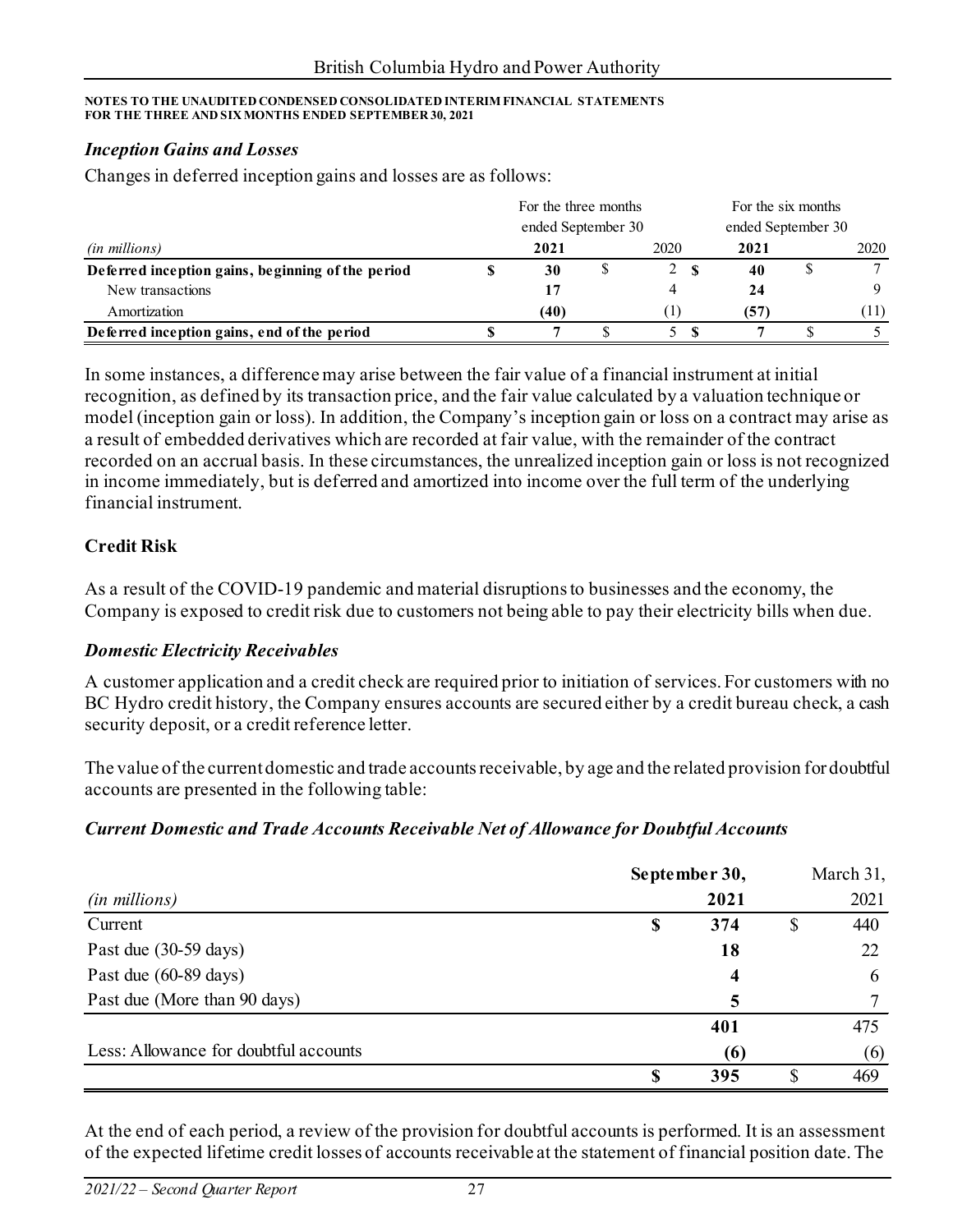assessment is made by reference to age, status and risk of each receivable, current economic conditions including consideration of the impacts of COVID-19, and historical information. At September 30, 2021 there was uncertainty and judgment regarding the impact of COVID-19 on credit risk and expected lifetime credit losses.

### *Fair Value Hierarchy*

The following provides an analysis of financial instruments that are measured subsequent to initial recognition at fair value, grouped based on the lowest level of input that is significant to that fair value measurement.

The inputs used in determining fair value are characterized by using a hierarchy that prioritizes inputs based on the degree to which they are observable. The three levels of the fair value hierarchy are as follows:

- Level 1 values are quoted prices (unadjusted) in active markets for identical assets and liabilities.
- Level 2 inputs are those other than quoted prices included within Level 1 that are observable for the asset or liability, either directly or indirectly, as of the reporting date.

The Company determines Level 2 fair values for debt securities and derivatives using discounted cash flow techniques, which use contractual cash flows and market-related discount rates.

Level 2 fair values for commodity derivatives are determined using inputs other than unadjusted quoted prices that are observable for the asset or liability, either directly (i.e., as prices) or indirectly (i.e., derived from prices). Level 2 includes bilateral and over-the-counter contracts valued using interpolation from observable forward curves or broker quotes from active markets for similar instruments and other publicly available data, and options valued using industry-standard and accepted models incorporating only observable data inputs.

• Level 3 - inputs are those that are not based on observable market data. Level 3 fair values for commodity derivatives are determined using inputs that are based on significant unobservable inputs.

Level 3 includes instruments valued using observable prices adjusted for unobservable basis differentials such as delivery location and product quality, instruments which are valued by extrapolation of observable market information into periods for which observable market information is not yet available, and instruments valued using internally developed or non-standard valuation models.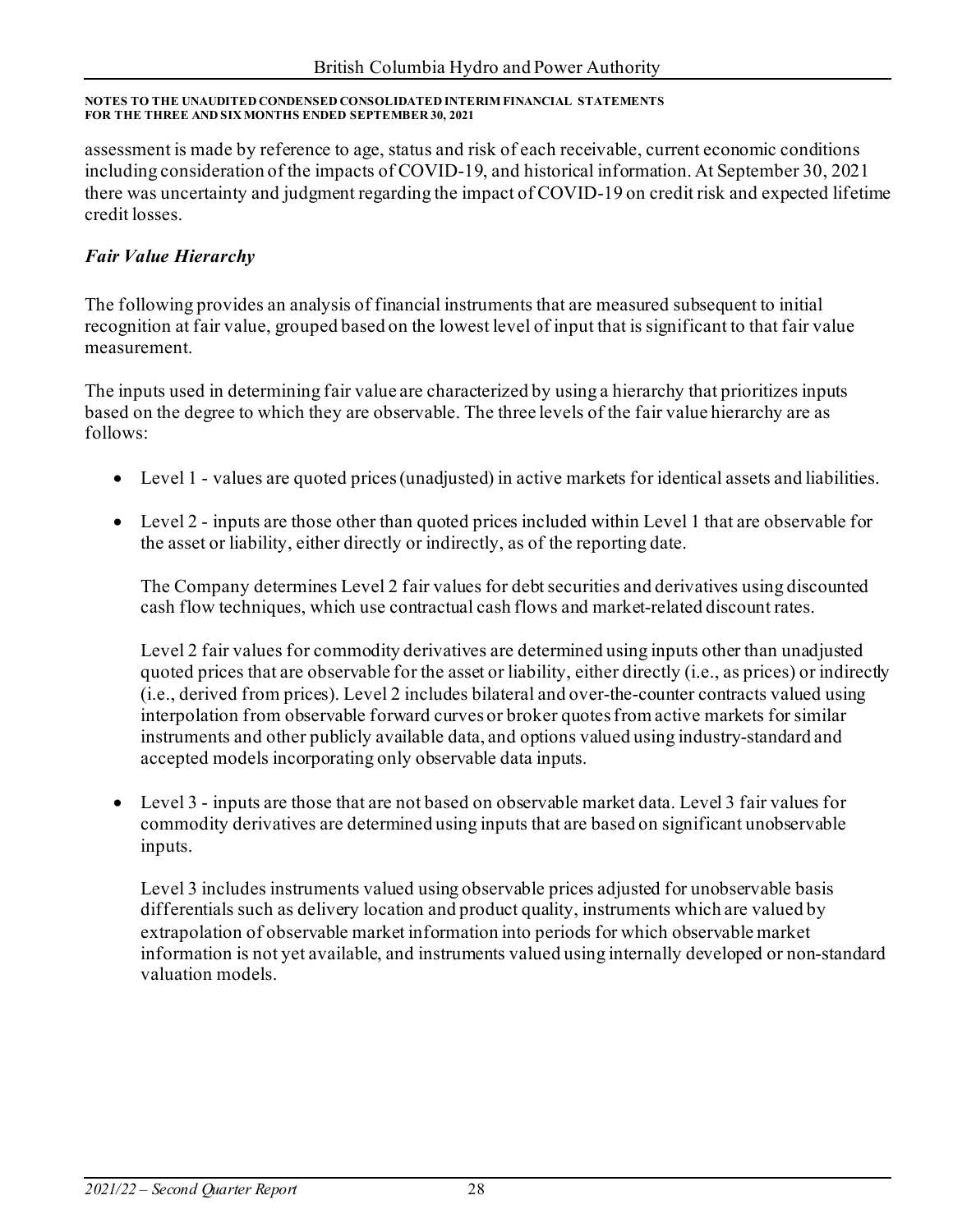The following tables present the financial instruments measured at fair value for each hierarchy level as at September 30, 2021 and March 31, 2021:

| As at September 30, 2021 <i>(in millions)</i>      |              | Level 1 |               | Level <sub>2</sub> |               | Level 3 |               | Total |
|----------------------------------------------------|--------------|---------|---------------|--------------------|---------------|---------|---------------|-------|
| Total financial assets carried at fair value:      |              |         |               |                    |               |         |               |       |
| Short-term investments                             | \$           | 49      | \$            |                    | \$            |         | $\mathcal{S}$ | 49    |
| Derivatives designated as hedges                   |              |         |               | 26                 |               |         |               | 26    |
| Derivatives not designated as hedges               |              | 162     |               | 109                |               | 35      |               | 306   |
|                                                    | \$           | 211     | $\mathbb{S}$  | 135                | $\mathbb{S}$  | 35      | $\mathcal{S}$ | 381   |
|                                                    |              |         |               |                    |               |         |               |       |
| As at September 30, 2021 <i>(in millions)</i>      |              | Level 1 |               | Level <sub>2</sub> |               | Level 3 |               | Total |
| Total financial liabilities carried at fair value: |              |         |               |                    |               |         |               |       |
| Derivatives designated as hedges                   | \$           |         | \$            | $(8)$ \$           |               |         | \$            | (8)   |
| Derivatives not designated as hedges               |              | (188)   |               | (213)              |               | (51)    |               | (452) |
|                                                    | $\mathbb{S}$ | (188)   | $\mathcal{S}$ | $(221)$ \$         |               | (51)    | $\mathcal{S}$ | (460) |
|                                                    |              |         |               |                    |               |         |               |       |
| As at March 31, 2021 (in millions)                 |              | Level 1 |               | Level <sub>2</sub> |               | Level 3 |               | Total |
| Total financial assets carried at fair value:      |              |         |               |                    |               |         |               |       |
| Short-term investments                             | $\mathbb{S}$ | 34      | $\mathcal{S}$ |                    | $\mathbb{S}$  |         | $\mathcal{S}$ | 34    |
| Derivatives designated as hedges                   |              |         |               | 27                 |               |         |               | 27    |
| Derivatives not designated as hedges               |              | 59      |               | 10                 |               | 21      |               | 90    |
|                                                    | \$           | 93      | $\mathbf S$   | 37                 | $\mathbf S$   | 21      | $\mathbf S$   | 151   |
| As at March 31, 2021(in millions)                  |              | Level 1 |               | Level <sub>2</sub> |               | Level 3 |               | Total |
| Total financial liabilities carried at fair value: |              |         |               |                    |               |         |               |       |
| Derivatives designated as hedges                   | \$           |         | \$            | $(11)$ \$          |               |         | \$            | (11)  |
| Derivatives not designated as hedges               |              | (39)    |               | (173)              |               | (90)    |               | (302) |
|                                                    | \$           | (39)    | $\mathcal{S}$ | (184)              | $\mathcal{S}$ | (90)    | $\mathcal{S}$ | (313) |

The Company's policy is to recognize level transfers at the end of each period during which the change occurred. There were no transfers between Level 1 and 2 during the period (2020 – no transfers).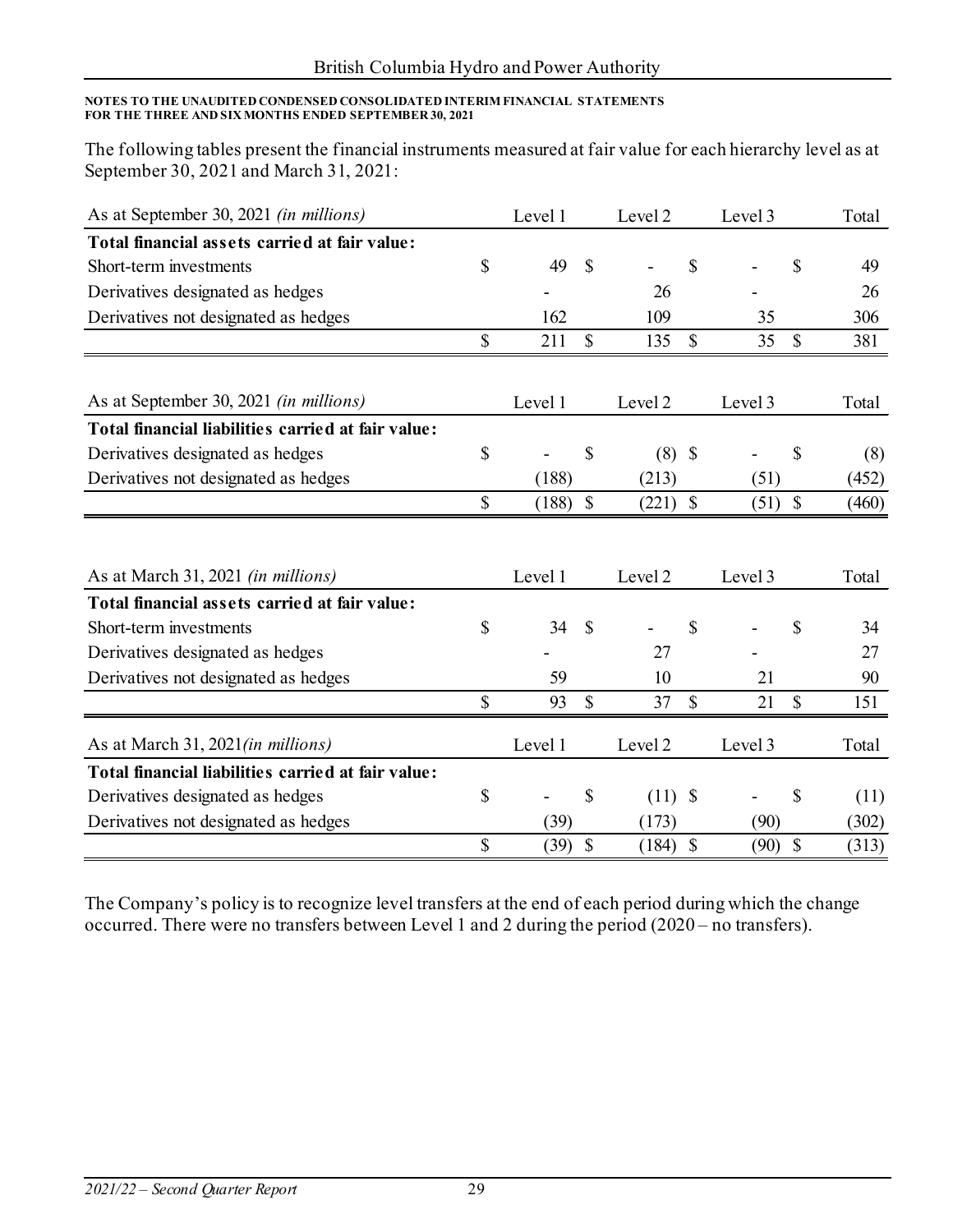The following table reconciles the changes in the balance of financial instruments carried at fair value on the statement of financial position, classified as Level 3, for the six months ended September 30, 2021 and 2020:

| <i>(in millions)</i>                    |      |
|-----------------------------------------|------|
| Balance as at April 1, 2021             | (69) |
| Net gains recognized                    | -87  |
| New transactions                        | (9)  |
| Existing transactions settled           | (25) |
| <b>Balance as at September 30, 2021</b> | (16) |

| ( <i>in millions</i> )           |      |
|----------------------------------|------|
| Balance as at April 1, 2020      | (12) |
| Net gains recognized             |      |
| New transactions                 | (17) |
| Existing transactions settled    |      |
| Balance as at September 30, 2020 | 10   |

There were no transfers between Level 3 and 2 during the period (2020 – no transfers).

During the three and six months ended September 30, 2021, unrealized gains of \$56 million and \$52 million, respectively (2020 - \$1 million and \$15 million unrealized gains, respectively) were recognized on Level 3 derivative commodity instruments still on hand. These gains were recognized in trade revenues.

Methodologies and procedures regarding commodity trading Level 3 fair value measurements are determined by the Company's risk management group. Level 3 fair values are calculated within the Company's risk management policies for trading activities based on underlying contractual data as well as observable and non-observable inputs. To ensure reasonability, Level 3 fair value measurements are reviewed and validated by risk management and finance departments on a regular basis.

The key unobservable inputs in the valuation of certain Level 3 financial instruments includes components of forward commodity prices and delivery or receipt volumes. A sensitivity analysis was prepared using the Company's assessment of a reasonably possible change in various components of forward prices and volumes of 10 percent. Forward commodity prices used in determining Level 3 base fair value at September 30, 2021 range between \$1-\$181 per MWh and a 10 percent increase/decrease in certain components of these prices would decrease/increase fair value by \$5 million. A 10 percent change in estimated volumes used in determining Level 3 fair value would increase/decrease fair value by \$6 million.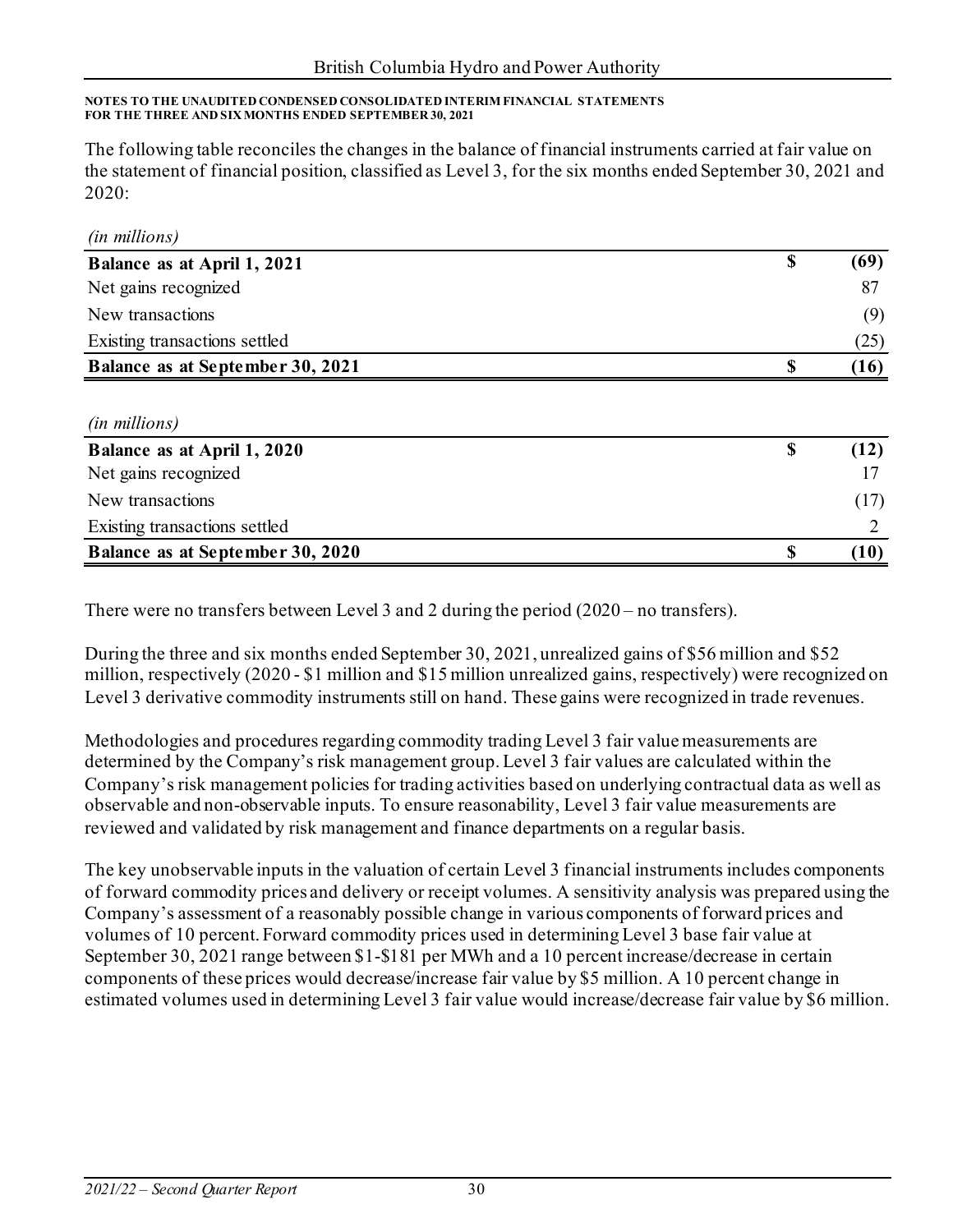### **Note 15: Other Non-Current Liabilities**

| (in millions)                                                               | As at<br>September 30<br>2021 |       | As at<br>March 31<br>2021 |       |
|-----------------------------------------------------------------------------|-------------------------------|-------|---------------------------|-------|
| Provisions                                                                  |                               |       |                           |       |
| Environmental liabilities                                                   | \$                            | 313   | \$                        | 326   |
| Decommissioning obligations                                                 |                               | 86    |                           | 87    |
| Other                                                                       |                               | 53    |                           | 63    |
|                                                                             |                               | 452   |                           | 476   |
| <b>First Nations liabilities</b>                                            |                               | 410   |                           | 418   |
| Other contributions                                                         |                               | 228   |                           | 230   |
| Other liabilities                                                           |                               | 423   |                           | 424   |
|                                                                             |                               | 1,513 |                           | 1,548 |
| Less: Current portion, included in accounts payable and accrued liabilities |                               | (137) |                           | (146) |
|                                                                             | S                             | 1,376 | \$                        | 1,402 |

### **Note 16: Supplemental Disclosure of Cash Flow Information**

Change in Working Capital and Other Assets and Liabilities:

|                                            |    | For the six months<br>ended September 30 |       |  |  |  |
|--------------------------------------------|----|------------------------------------------|-------|--|--|--|
|                                            |    |                                          |       |  |  |  |
| <i>(in millions)</i>                       |    | 2021                                     | 2020  |  |  |  |
| Restricted Cash                            | \$ | $(88)$ \$                                | (19)  |  |  |  |
| Accounts receivable and accrued revenue    |    | 150                                      | 175   |  |  |  |
| Inventories                                |    | (102)                                    | (21)  |  |  |  |
| Prepaid expenses                           |    | (73)                                     | (62)  |  |  |  |
| Other non-current assets                   |    | 23                                       | (2)   |  |  |  |
| Accounts payable and accrued liabilities   |    | (16)                                     | (104) |  |  |  |
| Unearned revenues and contributions in aid |    | 79                                       | 73    |  |  |  |
| Post-employment benefits                   |    | (4)                                      | (2)   |  |  |  |
| Other non-current liabilities              |    | (19)                                     | 65    |  |  |  |
|                                            | \$ | (50)                                     | 103   |  |  |  |

Non-Cash Investing Transactions:

|                                                                  | For the six months |      |      |  |
|------------------------------------------------------------------|--------------------|------|------|--|
|                                                                  | ended September 30 |      |      |  |
| <i>(in millions)</i>                                             |                    | 2021 | 2020 |  |
| Contributions in kind received for property, plant and equipment |                    | 28   |      |  |